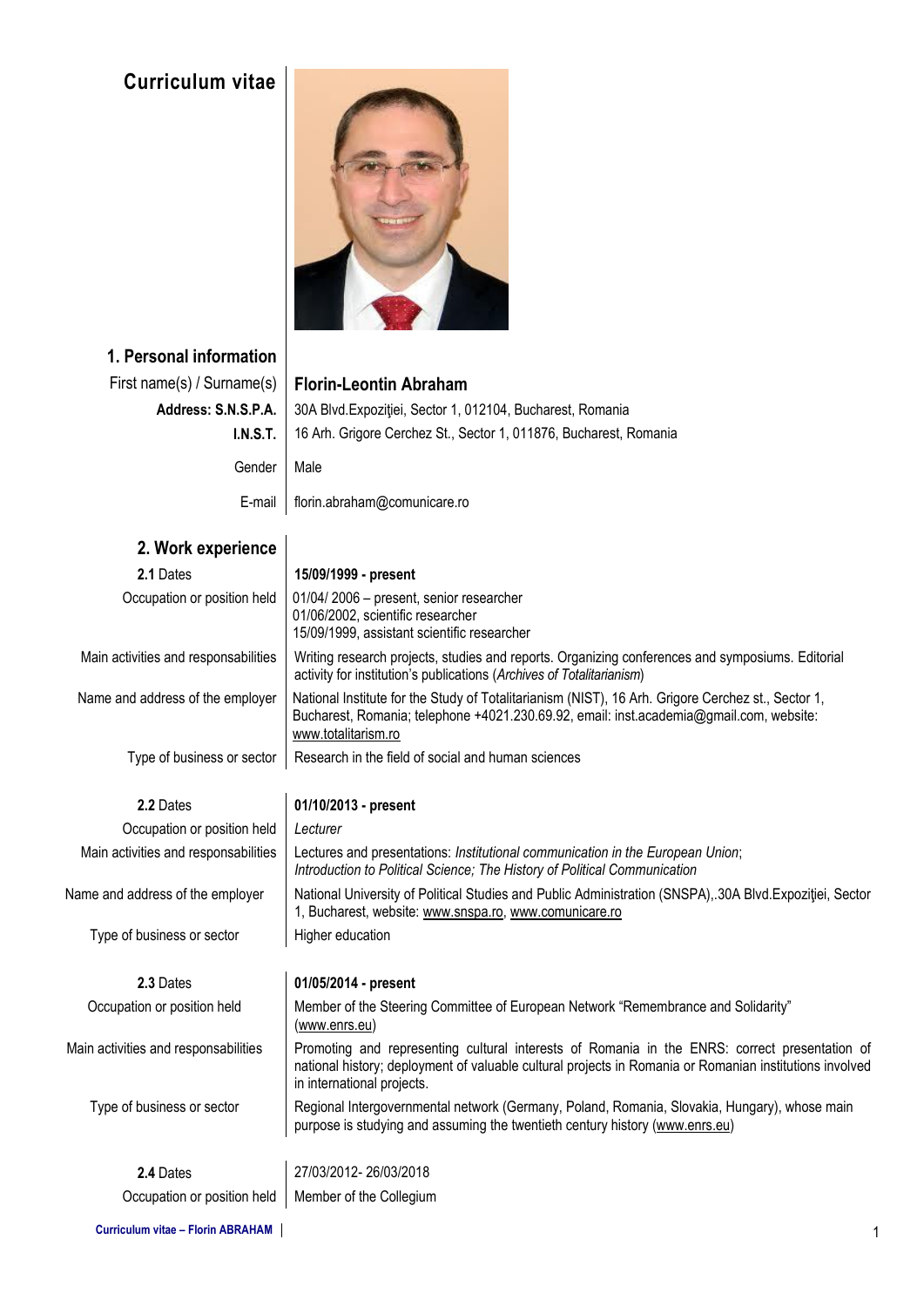| Main activities and responsabilities                              | Established by E.O. no. 24/2008 concerning access to personal files and Securitate disclosure,<br>approved with amendments by Law no. 293/2008                                                                                      |  |  |  |  |
|-------------------------------------------------------------------|-------------------------------------------------------------------------------------------------------------------------------------------------------------------------------------------------------------------------------------|--|--|--|--|
| Name and address of the employer                                  | The National Council for the Study of the Securitate Archives - 55-57 Matei Basarab st., sector 3,<br>Bucharest, Romania. Telephone: +40 374 189 131; fax: +40 374 189 153; e-mail: office@cnsas.ro<br>website: http://www.cnsas.ro |  |  |  |  |
| 2.5 Dates                                                         | June 2002 - September 2016                                                                                                                                                                                                          |  |  |  |  |
| Occupation or position held                                       | 2004 - 2016 - Scientific Director<br>2002 - 2004 - Director of the Department for Political Analysis                                                                                                                                |  |  |  |  |
| Main activities and responsabilities                              | Research in the field of political science. Coordination of research. Writing scientific studies and<br>political analysis reports. Organizing conferences, symposiums and debates                                                  |  |  |  |  |
| Name and address of the employer                                  | "Ovidiu Sincai" Social Democratic Institute Foundation, 3 Negustori st., Sector 2, Bucharest, Romania.<br>Telephone/fax: +4021.230.03.01, e-mail: office@fisd.ro, website: www.fisd.ro                                              |  |  |  |  |
| Type of business or sector                                        | Political theory foundation                                                                                                                                                                                                         |  |  |  |  |
| 2.6 Dates                                                         | 2008-2010                                                                                                                                                                                                                           |  |  |  |  |
| Occupation or position held                                       | Research projects assessor (History and Archeology; Social Sciences)                                                                                                                                                                |  |  |  |  |
| Name and address of the employer                                  | National Council of Scientific Research in Higher Education (CNCSIS), 1 Schitu Magureanu st., sector<br>5, Bucharest, Romania                                                                                                       |  |  |  |  |
| 2.7 Dates                                                         | 2009-2011                                                                                                                                                                                                                           |  |  |  |  |
| Occupation or position held                                       | Team member for "Next Left" European research project                                                                                                                                                                               |  |  |  |  |
| Name and address of the employer                                  | Karl Renner Institute (Vienna, Austria); Foundation for European Progressive Studies - FEPS<br>(Brussels, Belgium)                                                                                                                  |  |  |  |  |
| 3. Education and training                                         |                                                                                                                                                                                                                                     |  |  |  |  |
| 3.1 Dates                                                         | 1st February 2011-31st January 2013                                                                                                                                                                                                 |  |  |  |  |
| Research project                                                  | Postdoctoral studies, with the project "Epistemological challenges of totalitarianism. A methodology of<br>studying communist regimes"                                                                                              |  |  |  |  |
| Principal subjects / occupational skills<br>covered               | Research programme with 3 months of international mobility in the European Union                                                                                                                                                    |  |  |  |  |
| Name and type of organization providing<br>education and training | Romanian Academy, Postdoctoral School "Recovery of cultural identities in global processes"                                                                                                                                         |  |  |  |  |
| 3.2 Dates                                                         | 1st - 31st July 2012                                                                                                                                                                                                                |  |  |  |  |
| Principal subjects / occupational skills<br>covered               | Research and Documentation Internship                                                                                                                                                                                               |  |  |  |  |
| Name and type of organization providing<br>education and training | Oxford University (Cantemir Institute), Oxford, U.K.                                                                                                                                                                                |  |  |  |  |
| 3.3 Dates                                                         | 1st June-31st July 2011                                                                                                                                                                                                             |  |  |  |  |
| Principal subjects / occupational skills<br>covered               | Research and Documentation Internship                                                                                                                                                                                               |  |  |  |  |
| Name and type of organization providing<br>education and training | Central European University, Hungary                                                                                                                                                                                                |  |  |  |  |
| 3.4 Dates                                                         | 24-29 March 2009                                                                                                                                                                                                                    |  |  |  |  |
| Principal subjects / occupational skills<br>covered               | "Training of the Trainers", preparation and formation of trainers                                                                                                                                                                   |  |  |  |  |
| Name and type of organization providing<br>education and training | Friedrich-Ebert Foundation, Romania                                                                                                                                                                                                 |  |  |  |  |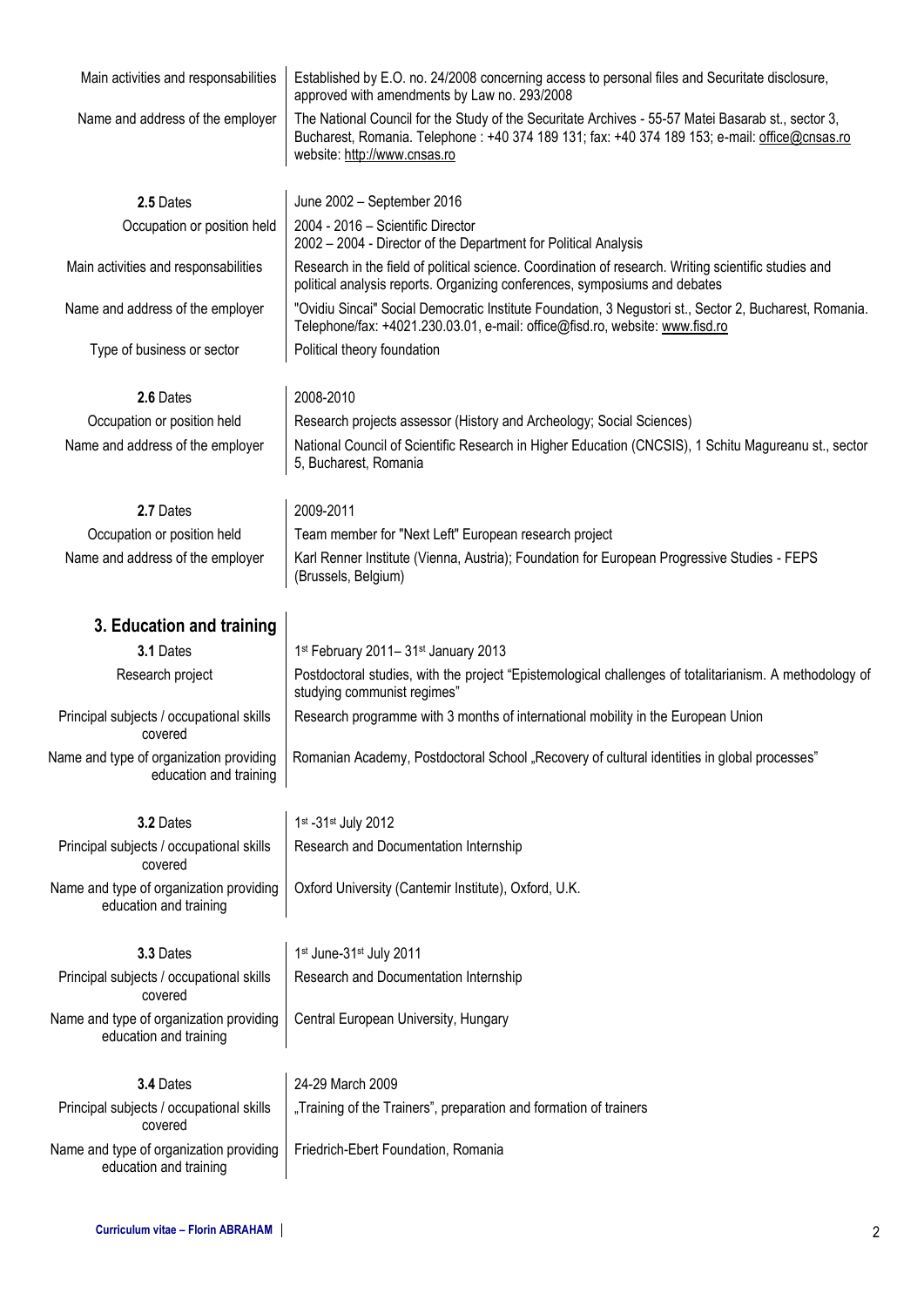| 3.5 Dates                                                         | December 1999 - April 2006                                                                                                                                                                          |  |                                          |                 |                    |                                                                                         |                |
|-------------------------------------------------------------------|-----------------------------------------------------------------------------------------------------------------------------------------------------------------------------------------------------|--|------------------------------------------|-----------------|--------------------|-----------------------------------------------------------------------------------------|----------------|
| Title of qualification awarded                                    | Ph.D., Magna Cum Laude                                                                                                                                                                              |  |                                          |                 |                    |                                                                                         |                |
| Principal subjects / occupational skills<br>covered               | Doctoral studies in History                                                                                                                                                                         |  |                                          |                 |                    |                                                                                         |                |
| Title of Ph.D. thesis                                             |                                                                                                                                                                                                     |  |                                          |                 |                    | "Sistemul politic din România: 1989-2004"/ "The political system in Romania: 1989-2004" |                |
| Name and type of organization providing<br>education and training | "Babeş-Bolyai" University, Cluj-Napoca                                                                                                                                                              |  |                                          |                 |                    |                                                                                         |                |
| 3.6 Dates                                                         | 1998-1999                                                                                                                                                                                           |  |                                          |                 |                    |                                                                                         |                |
| Title of qualification awarded                                    | Advanced studies in History and International Relations                                                                                                                                             |  |                                          |                 |                    |                                                                                         |                |
| Principal subjects / occupational skills<br>covered               | Advanced studies in History and International Relations                                                                                                                                             |  |                                          |                 |                    |                                                                                         |                |
| Title of dissertation                                             | "Regimul politic în epoca post-totalitară în România"/ "The political regime in the post-totalitarian era in<br>Romania"                                                                            |  |                                          |                 |                    |                                                                                         |                |
| Name and type of organization providing<br>education and training | "Babes-Bolyai" University, Cluj-Napoca                                                                                                                                                              |  |                                          |                 |                    |                                                                                         |                |
| 3.7 Dates                                                         | 1994-1998                                                                                                                                                                                           |  |                                          |                 |                    |                                                                                         |                |
| Title of qualification awarded                                    | Long term university studies (Bachelor Diploma), Valedictorian                                                                                                                                      |  |                                          |                 |                    |                                                                                         |                |
| Principal subjects / occupational skills<br>covered               | Specialization in twentieth century history and international relations                                                                                                                             |  |                                          |                 |                    |                                                                                         |                |
| Title of thesis                                                   | "Colectivizarea agriculturii în România. Studiu de caz: comuna Mirșid, jud. Sălaj, 1949-1962"/<br>"Collectivization of agriculture in Romania. Case study: Mirsid commune, Sălaj county, 1949-1962" |  |                                          |                 |                    |                                                                                         |                |
| Name and type of organization providing<br>education and training | "Babeş-Bolyai" University, Cluj-Napoca                                                                                                                                                              |  |                                          |                 |                    |                                                                                         |                |
| 3.8 Dates                                                         | 1990-1994                                                                                                                                                                                           |  |                                          |                 |                    |                                                                                         |                |
| Title of qualification awarded                                    | High School Diploma                                                                                                                                                                                 |  |                                          |                 |                    |                                                                                         |                |
| Name and type of organization providing<br>education and training |                                                                                                                                                                                                     |  | "Dimitrie Leonida" High School in Oradea |                 |                    |                                                                                         |                |
| 4. Personal skills                                                |                                                                                                                                                                                                     |  |                                          |                 |                    |                                                                                         |                |
| Mother tongue(s)                                                  | Romanian                                                                                                                                                                                            |  |                                          |                 |                    |                                                                                         |                |
| Other language(s)                                                 |                                                                                                                                                                                                     |  |                                          |                 |                    |                                                                                         |                |
| Self-assessment                                                   | Understanding                                                                                                                                                                                       |  |                                          | <b>Speaking</b> | Writing            |                                                                                         |                |
| European level (*)                                                | Listening                                                                                                                                                                                           |  | Reading                                  |                 | Spoken interaction | Spoken production                                                                       |                |
| <b>English</b>                                                    | C1                                                                                                                                                                                                  |  | C1                                       |                 | B <sub>2</sub>     | B <sub>2</sub>                                                                          | B <sub>1</sub> |
| French                                                            | B <sub>2</sub>                                                                                                                                                                                      |  | B <sub>2</sub>                           |                 | <b>B1</b>          | <b>B1</b>                                                                               | B <sub>1</sub> |
|                                                                   |                                                                                                                                                                                                     |  |                                          |                 |                    |                                                                                         |                |

Computer skills | Microsoft Office, Access, SPSS, Photoshop Driving license  $\vert$  B category Organizational / managerial skills | Coordination of research at the "Ovidiu Şincai" Institute

 $\mathbf{r}$ 

Organizing biannual conferences of the National Institute for the Study of Totalitarianism (drafting the letter of invitation, program) Coordinating and supervising research department at the CNSAS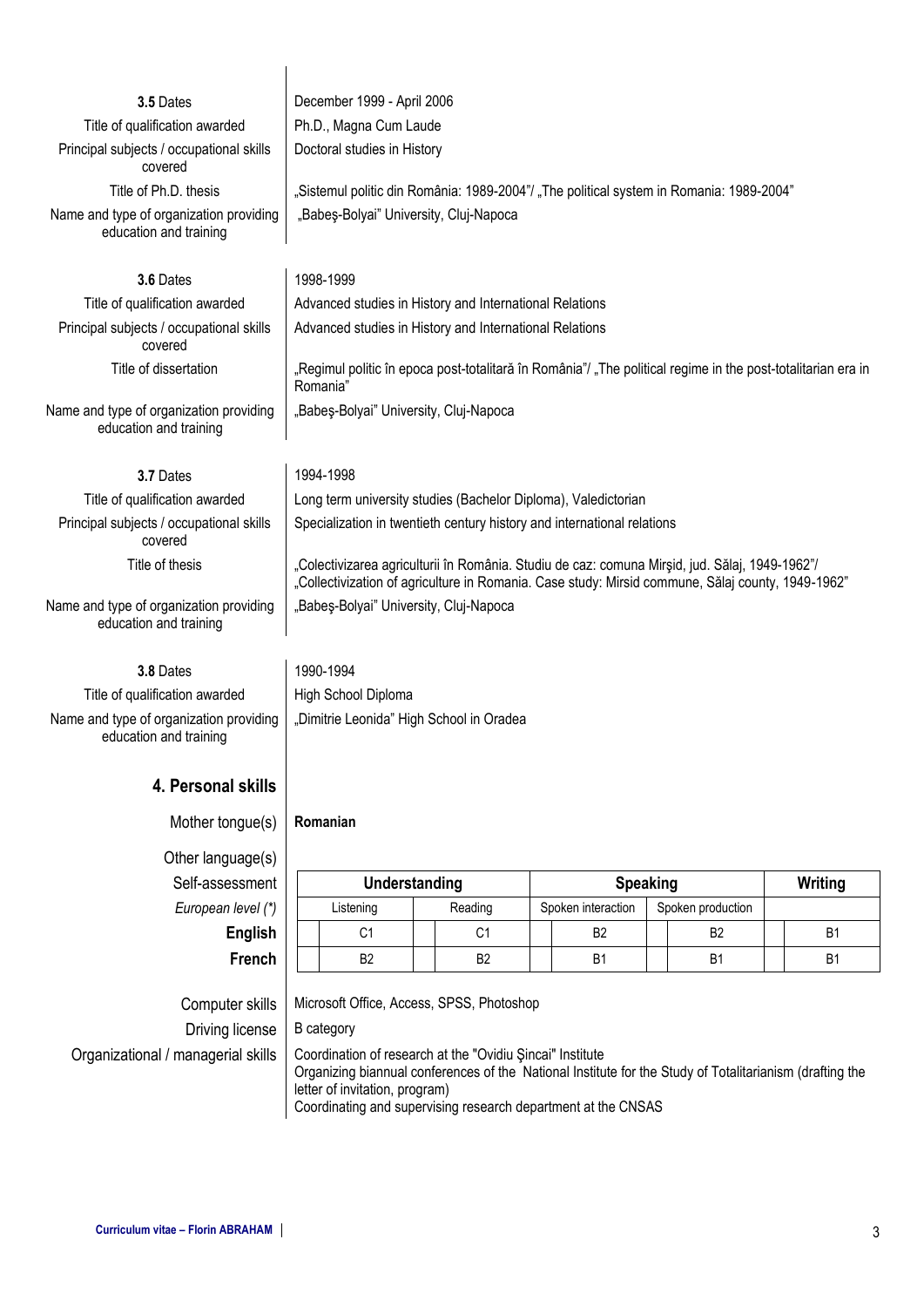| Relevant institutions visited for<br>professional purposes | Sorbonne Université, Paris, France (2019); Secretariat of European Network Memory and Solidarity,<br>Warsaw, Poland (2014, 2015, 2016, 2017, 2018, 2019); CEGESOMA, Brussels, Belgium (2017);<br>Diplomatic Academy of Vienna, Austria (2015); Humboldt University in Berlin, Germany (2015, 2016);<br>The Holocaust History Museum - Yad Vashem, Israel (2014); Bamberg University, Bamberg, Germany<br>(2014); Ministry of Culture in Poland, Warsaw (2014); The Institute for Contemporary History, Prague,<br>Czech Republic (2014, 2019); Hungarian Academy of Sciences, Budapest, Hungary (2013); Die<br>Bundesstiftung zur Aufarbeitung der SED-Diktatur, Berlin, Germany (2013); Nation's Memory Institute,<br>Bratislava, Slovakia (2013); The Institute for the Study of Totalitarian Regimes, Prague, Czech<br>Republic (2013, 2009); Open Society Archives (OSA), Budapest, Hungary (2012); Oxford University,<br>U.K. (2012); China Center for Contemporary World Studies, Beijing, (2012, 2007, 2004); Shanghai<br>Institutes for International Studies (SIIS), Shanghai, People's Republic of China (2012, 2004); Central<br>European University, Budapest, Hungary (2011); Friedrich-Ebert Foundation, Berlin, Germany (2011;<br>2008); Foundation for European Progressive Studies (FEPS), Brussels, Belgium (2010, 2009, 2008);<br>Karl Renner Institute, Vienna, Austria (2009, 2007); Council of Europe, Strasbourg, France (2008,<br>2004); Bulgarian School of Politics "Dimitry Panitza", Sofia, Bulgaria (2007); The German Association<br>for East European Studies (DGO), Berlin, Germany (2007); Free University of Brussels, Brussels,<br>Belgium (2007); Belgrade Fund for Political Excellence, Belgrade, Serbia (2007); Institute for Strategic<br>and Development Studies (ISTAME) - Andreas Papandreou", Athens, Greece (2006); International<br>Center for Human Development (ICHD), Yerevan, Armenia (2005); "Yuriy Fedkovych" Chernivtsi<br>National University, Chernivtsi, Ukraine (2005); National Institute of International Relations, Kyiv<br>(2005); The Public Policy Institute, Chisinau, Republic of Moldova (2004). |
|------------------------------------------------------------|--------------------------------------------------------------------------------------------------------------------------------------------------------------------------------------------------------------------------------------------------------------------------------------------------------------------------------------------------------------------------------------------------------------------------------------------------------------------------------------------------------------------------------------------------------------------------------------------------------------------------------------------------------------------------------------------------------------------------------------------------------------------------------------------------------------------------------------------------------------------------------------------------------------------------------------------------------------------------------------------------------------------------------------------------------------------------------------------------------------------------------------------------------------------------------------------------------------------------------------------------------------------------------------------------------------------------------------------------------------------------------------------------------------------------------------------------------------------------------------------------------------------------------------------------------------------------------------------------------------------------------------------------------------------------------------------------------------------------------------------------------------------------------------------------------------------------------------------------------------------------------------------------------------------------------------------------------------------------------------------------------------------------------------------------------------------------------------------------------------------------------------------------------------------|
| 5. Annexes                                                 | List of Publications<br>Conference list<br>List of analysis reports of the "Ovidiu Sincai" Institute                                                                                                                                                                                                                                                                                                                                                                                                                                                                                                                                                                                                                                                                                                                                                                                                                                                                                                                                                                                                                                                                                                                                                                                                                                                                                                                                                                                                                                                                                                                                                                                                                                                                                                                                                                                                                                                                                                                                                                                                                                                               |

# **Annex 1. Books, Edited Volumes**

## **A) 5 Most Important Works**

- 1. Abraham, Florin, *Romania since the Second World War: A Political, Social and Economic History*, London, New York: Bloomsbury Academic, 2016, 360 pag. (978-1472532183)
- 2. Abraham, Florin, *România de la comunism la capitalism, 1989-2004. Sistemul politic / Romania from Communism to Capitalism. Political System,*  Tritonic, Bucharest, 2006, 640 pag. (ISBN: 978-973-733-071-0)
- 3. Abraham, Florin, *Transformarea României: 1989-2006. Rolul factorilor externi / The Transformation of Romania: 1989-2006. The Role of the External Factors,* Romanian Academy / NIST, Bucharest, 2006, 353 pag. (ISBN: 973-7861-19-1)
- 4. Abraham, Florin, *Provocări epistemologice ale totalitarismului. O metodologie a studiului regimurilor comuniste* / *The Epistemological Challenges of Totalitarianism. A methodology of Communist studies*, Muzeul Naţional al Literaturii Române Publishing House, Bucharest, 2013, 365 pag. (ISBN: 978-973-167-113-0)
- 5. Abraham, Florin "Comparing Francoism and Communism: Methodological Issues and Implications", Andrada Fătu-Tutoveanu, Rubén Jarazo Álvarez (eds.), *Press, Propaganda and Politics: Cultural Periodicals in Francoist Spain and Communist Romania*, Cambridge Scholars Publishing, Cambridge, 2013, pp.14-31 (ISBN: 978-1-4438-4323-2)

## **B) PhD Thesis**

PhD thesis . Sistemul politic din România: 1989-2004" / "The Political System in Romania: 1989-2004", presented at the "Babes-Bolyai" University of Cluj-Napoca in 2006, was published in volume Florin Abraham, *România de la comunism la capitalism, 1989-2004. Sistemul politic*, Tritonic, Bucharest, 2006

## **C) Published Materials:**

#### **i) Books Author**

- 1. Abraham, Florin, *Romania since the Second World War: A Political, Social and Economic History*, London, New York: Bloomsbury Academic, 2016, 360 pag. (978-1472532183)
- *2.* Abraham, Florin, *România de la comunism la capitalism, 1989-2004. Sistemul politic* / *Romania from Communism to Capitalism, 1989-2004. The Political System, Tritonic, Bucharest, 2006*, 640 pag. (ISBN: 978-973-733-071-0)
- 3. Abraham, Florin, *Transformarea României: 1989-2006. Rolul factorilor externi* / *Romania's Transformation: 1989-2006. The Role of External Factors*, Romanian Academy / National Institute for the Study of Totalitarianism, Bucharest, 2006, 353 pag. (ISBN: 973-7861-19-1)
- 4. Abraham, Florin, *Provocări epistemologice ale totalitarismului. O metodologie a studiului regimurilor comuniste* / *The Epistemological Challenges of Totalitarianism. A methodology of Communist Studies*, Muzeul Naţional al Literaturii Române Publishing House, Bucharest, 2013, 365 pag. (ISBN: 978-973-167-113-0)

#### **ii) Books Co-author**

1. Dziewanowski-Stefańczyk, Bartosz; Żurek, Robert; **Abraham, Florin**, et al., *After the Great War. A New Europe: 1918-1923. Exhibition Catalogue*, Institute of European Network Remembrance and Solidarity, Warsaw, 2019, 228 pag. (ISBN:978-83-942078-5-4)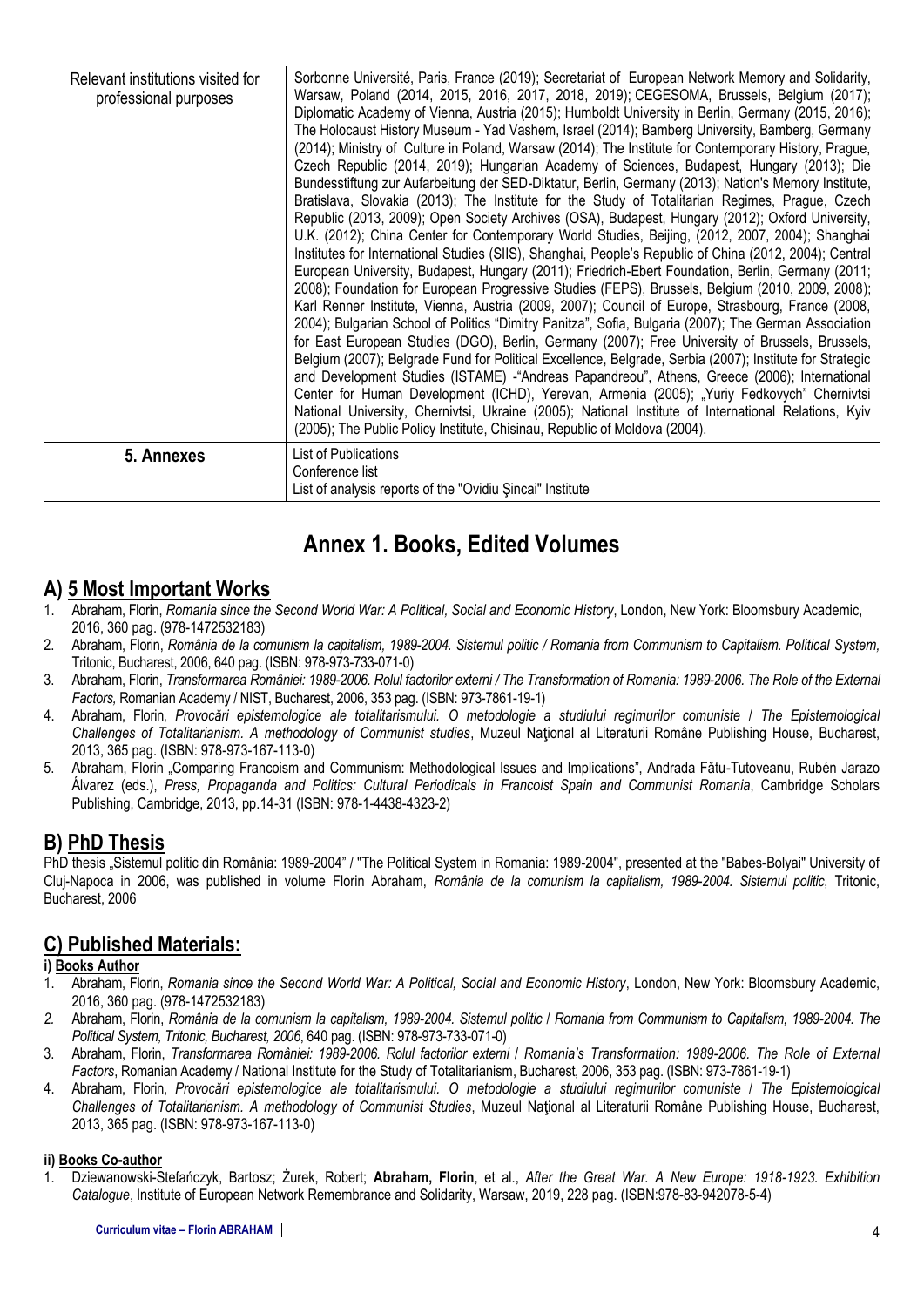- 2. **Abraham, Florin;** Sava, Ionel Nicu; Vasiu Maria; Cotoi, Călin, *Doctrine şi partide politice europene / Doctrines and European Political Parties,*  Centrul Român de Studii Regionale, Bucharest, 2007, 304 pag., co-author (ISBN: 978-973-87619-1-9)
- 3. Roske, Octavian (ed.); **Abraham, Florin;** et al, *România 1945-1989. Enciclopedia regimului comunist. Represiunea*. / *România 1945-1989. Encyclopedia of the Communist Regime. The Repression*. vol.I. *A-E*, NIST, Bucharest, 2011, 666 pag, co-author (ISBN 978-973-7861-67-2)
- 4. Roske, Octavian (ed.); **Abraham, Florin;** et al., *România 1945-1989. Enciclopedia regimului comunist. Represiunea*. / *România 1945-1989. Encyclopedia of the Communist Regime. The Repression*. vol.II. *F-O*, NIST, Bucharest, 2012, (ISBN: 978-973-7861-76-4)
- 5. **Abraham, Florin;** Roske, Octavian; Cătănuş, Dan, *Colectivizarea agriculturii în România. Cadrul legislativ: 1949-1962 / The Collectivization of Agriculture in Romania. Legal Framework: 1949-1962,* National Institute for the Study of Totalitarianism, Bucharest, 2007, 516 pag., (ISBN 978- 973-7861-28-3)
- 6. Roske, Octavian (ed.); **Abraham, Florin;** et al., *Mecanisme represive în România (1945-1989). Dicţionar biografic A-C / Repressive Mechanisms in Romania (1945-1989). Biographical Dictionary A-C*, National Institute for the Study of Totalitarianism, Bucharest, 2001, 574 pag., (ISBN: 973-85454- 0-4)
- 7. Roske, Octavian (ed.); **Abraham, Florin;** et al., *Mecanisme represive în România (1945-1989). Dicţionar biografic D-G / Repressive Mechanisms in Romania (1945-1989). Biographical Dictionary D-G*, National Institute for the Study of Totalitarianism, Bucharest, 2003, 521 pag., (ISBN: 973-86107- 4-5)
- 8. Roske, Octavian (ed.); **Abraham, Florin;** et al., *Mecanisme represive în România (1945-1989). Dicţionar biografic H-L / Repressive Mechanisms in Romania (1945-1989). Biographical Dictionary H-L*, National Institute for the Study of Totalitarianism, Bucharest, 2004, 511 pag., co-author (ISBN: 973-86654-5-0)
- 9. Roske, Octavian (ed.); **Abraham, Florin;** et al., *Mecanisme represive în România (1945-1989). Dicţionar biografic M / Repressive Mechanisms in Romania (1945-1989). Biographical Dictionary M*, National Institute for the Study of Totalitarianism, Bucharest, 2005, 440 pag., (ISBN: 973-7861-11- 6)
- 10. Roske, Octavian (ed.); **Abraham, Florin;** et al., *Mecanisme represive în România (1945-1989). Dicţionar biografic N-O / Repressive Mechanisms in Romania (1945-1989). Biographical Dictionary N-O*, NIST, Bucharest, 2006, 343 pag., (ISBN: 973-7861-14-0)
- 11. Roske, Octavian (ed.); **Abraham, Florin;** et al., *Mecanisme represive în România (1945-1989). Dicţionar biografic P / Repressive Mechanisms in Romania (1945-1989). Biographical Dictionary P*, NIST, Bucharest, 2007, 418 pag., (ISBN: 978-973-7861-23-8)
- 12. Roske, Octavian (ed.); **Abraham, Florin;** et al., *Mecanisme represive în România (1945-1989). Dicţionar biografic Q-R / Repressive Mechanisms in Romania (1945-1989). Biographical Dictionary Q-R*, NIST, Bucharest, 2008, 242 pag., (ISBN: 978-973-7861-39-9)
- 13. Roske, Octavian (ed.); **Abraham, Florin;** et al., *Mecanisme represive în România (1945-1989). Dicţionar biografic S-Ş / Repressive Mechanisms in Romania (1945-1989). Biographical Dictionary S-Ş*, NIST, Bucharest, 2009, 384 pag., (ISBN: 978-973-7861-51-1)
- 14. Roske, Octavian (ed.); **Abraham, Florin;** et al., *Mecanisme represive în România 1945-1989. Dicţionar biografic T – Z / Repressive Mechanisms in Romania (1945-1989). Biographical Dictionary T - Z*, NIST, Bucharest, 2011, 350 pag., (ISBN: 978-973-7861-70-2)

#### **iii) Chapters in Collective Books / Volumes**

- 1. Abraham, Florin (1997). "Studiu de caz privind propaganda pro–colectivizare în comuna Someş Odorhei, jud. Sălaj-1946-1950" / "Case Study on Pro-collectivization Propaganda in the Somes Odorhei Village, Salaj County - 1946-1950", Claudiu Porumbăcean, Ciorel Ciubotă (ed.), *Sovietizarea în Nord-Vestul României (1944-1950)*, Muzeul Sătmărean Publishing House, Satu Mare, pp.172-183 (ISBN: 973-97-339-X)
- 2. Abraham, Florin (1999). "Propaganda pentru sustinerea colectivizării. Metode, continut și realități în comuna Mirșid, jud.Sălaji" / "Propaganda Supporting Collectivization. Methods, Content and Realities in Mirşid village, Salaj County", Ionut Costea, Valentin Orga (ed.), Familie și *societate. Studii de istorie a Transilvaniei*, Clusium Publishing House, Cluj-Napoca, pp.183-189 (ISBN: 973-555-235-1)
- 3. Abraham, Florin (2001). "Strategii electorale în campania alegerilor pentru Primăria Generală a Bucureştilor, 2000" / "Electoral Strategies During the Campaign for the Election of Bucharest City Hall, 2000"*,* Sabine Habersack, Vasile Puşcaş, Viorel Ciubotă (ed.), *Democraţie şi totalitarism în Europa Centrală, între aspiraţie şi realitate, în sec. XIX-XX*, Muzeul Sătmărean Publishing House, Satu Mare, pp.202-222 (ISBN: 978- 9-739-97152-2)
- 4. Abraham, Florin (2002). "Percepții și evaluări privind instituția parlamentară în România (1990-2001)" / "Perceptions and Assessments of the Parliamentary Institution in Romania (1990-2001)", Călin Florea, Ciprian Năprădean (ed.), Societate și civilizație, "Dimitrie Cantemir" Publishing House, Tg. Mureş, 2002, pp. 431- 440 (ISBN: 973-8042-44-5)
- 5. Abraham, Florin (2003). "Sfârșitul războiului rece și teoria relațiilor internaționale" / "The End of the Cold War and International Relations Theory", *Un destin şi o viaţă. Omagiu profesorului Radu Ciuceanu la 75 de ani*, NIST, Bucharest, pp.358-366 (ISBN: 973-86107-6-1)
- 6. Abraham, Florin (2004). "Relația dintre sistemul politic și mass-media în România după 1989" / "The Relationship Between the Political System and the Media in Romania After 1989", *Repere ale dezvoltării la început de mileniu*, Dimitrie Cantemir Publishing House, Târgu Mureş, pp.231- 250 (ISBN: 973-8042-49-6)
- 7. Abraham, Florin (2004). "Social-democrația în Europa Centrală și de Est după sfârșitul Războiului Rece" / "Social Democracy in Central and Eastern Europe After the Cold War", Erich Froeschl, et al., *Social democraţia contemporană, între tradiţie şi globalizare*, Mondo Media, Bucharest, 2004, pp. 215-253 (ISBN: 973-99977-3-2)
- 8. Abraham, Florin (2006). "Lupta anticomunistă și memoria colectivă după 1989 în România" / "Anticommunist Struggle and Collective Memory After 1989 in Romania", Cosmin Budeancă, Florentin Olteanu, Iulia Pop (ed.), *Rezistenţa anticomunistă - între cercetarea ştiinţifică şi valorificarea muzeală*. Vol. 1, Argonaut, Cluj-Napoca, pp.282-298 (ISBN: 973 -1 -090- 39-8)
- 9. Abraham, Florin (2006). "Partide ale minorităților naționale din România: cazul UDMR" / "Parties of National Minorities in Romania: the Case of UDMR", Vasile Ciobanu, Sorin Radu (ed.), Partide politice și minorități naționale din România în secolul XX, "Lucian Blaga" University Publishing House, Sibiu, pp. 283-294 (ISBN: 973-739-261-2)
- 10. Abraham, Florin (2007). "Social-democratizarea stângii româneşti. Studiu de caz: Partidul Social Democrat" / "The Social Democratization of Romanian Left. Case Study: Social Democratic Party", Vasile Ciobanu, Sorin Radu (ed.) *Partide politice şi minorităţi naţionale din România în secolul XX,* vol. II, Techno Media Publishing House, Sibiu, 2007, pp. 236-252 (ISBN: 978-973-739-261-9)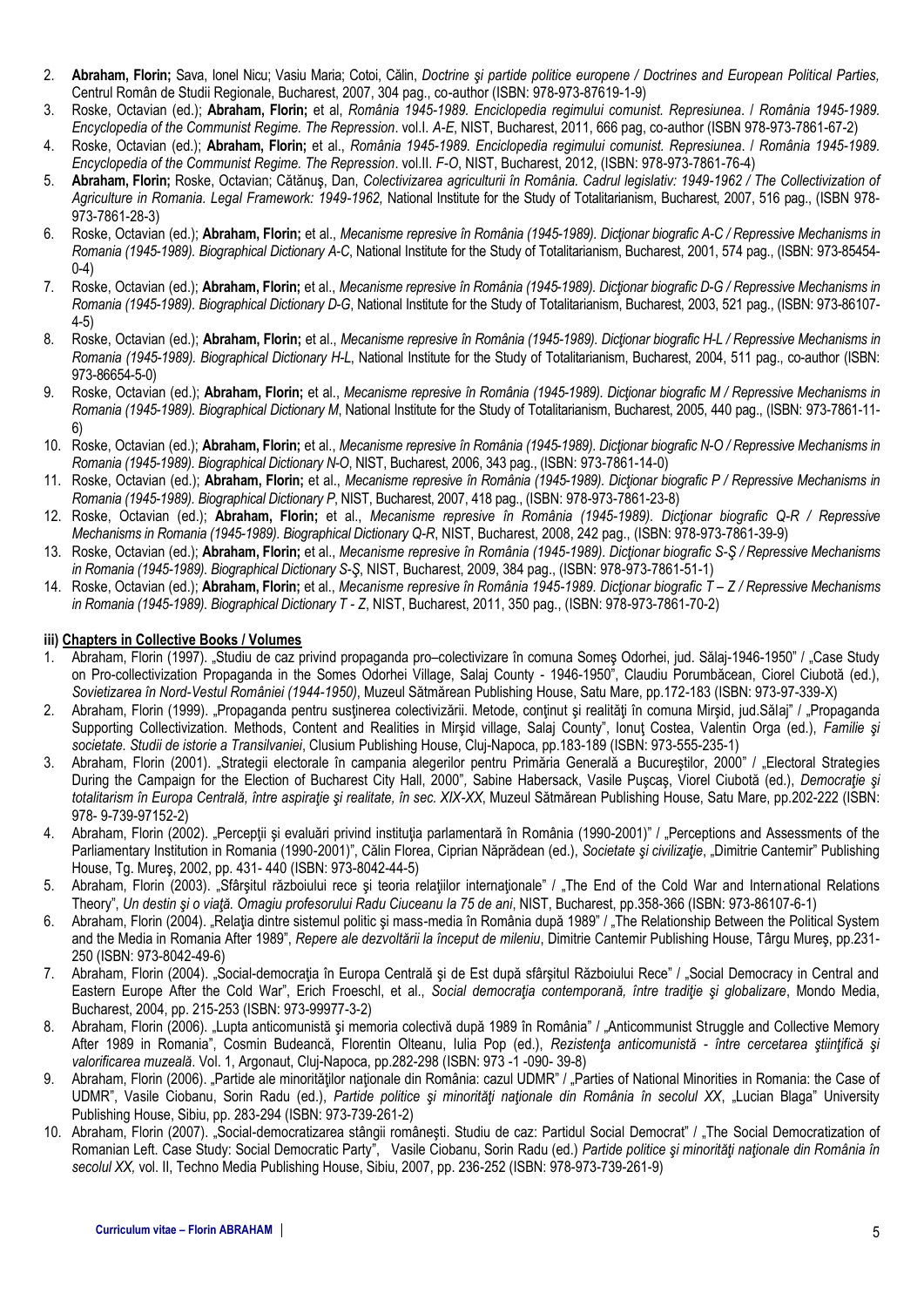- 11. Abraham, Florin (2008). «Celălalt> în constituționalismul românesc. Studiu asupra relațiilor dintre majoritate și minorități" / «The Other One> the Romanian Constitutionalism. Study on Relations Between Majority and Minorities", Vasile Ciobanu, Sorin Radu (ed.), *Partide politice şi minorităţi naţionale din România în secolul XX,* vol. III, Techno Media Publishing House, Sibiu, pp. 29-50 (ISBN: 978-973-7865-99-1)
- *12.* Abraham, Florin (2008). "Raportul Comisiei Tismăneanu: analiză istoriografică" / "Tismaneanu Commission's Report: Historiographical Analysis", Vasile Ernu, Costi Rogozanu (ed.), *Iluzia anticomunismului. Lecturi critice ale Raportului Tismăneanu*, Cartier Publishing House, pp.7-42 (ISBN: 978-9975-79-202-8)
- 13. Abraham, Florin (2009). "Partidele etnocentrice şi votantul anti-minoritar în România (1990-2008)" / " Ethnocentric Parties and Anti-minority Voter in Romania (1990-2008)"**,** Vasile Ciobanu, Sorin Radu (ed.), *Partide politice şi minorităţi naţionale din România în secolul XX,* vol. IV, Techno Media Publishing House, Sibiu, 2009, pp.375-391 (ISBN: 978-606-8030-84-5)
- 14. Abraham, Florin (2009). "A New Left for a New Capitalism"*,* Ernst Steter, Karl Duffek (eds.), *Next Left. Renewing Social Democracy*, FEPS, Brussels, 2009, pp.21-28 (ISBN: 978-3-85464-031-8)
- 15. Abraham, Florin (2009). "Modele ale formării elitelor politice în România după 1989" / "Patterns of Political Elite Formation in Romania after 1989", Constantin Hlihor (ed.), *Relaţii internaţionale şi studii de istorie. Omagiu profesorului Constantin Buşe*, University of Bucharest Publishing House, Bucharest, 2009, pp.504-509 (ISBN: 978-9737-37743-2)
- 16. Abraham, Florin (2010). "Multiculturalismul în România: între aspirație și realitate. Repere politice și instituționale" / "Multiculturalism in Romania: Between Aspiration and Reality. Political and Institutional Highlights", Vasile Ciobanu, Sorin Radu (ed.), *Partide politice şi minorităţi naţionale din România în secolul XX,* vol. V, Techno Media Publishing House, Sibiu, pp.381-393 (ISBN: 978-606-8377-00-1)
- 17. Abraham, Florin (2011). "Deceniul eşecului neaşteptat" / "The decade of unexpected failure", Vasile Ernu, Florin Poenaru (ed.), *Criticatac. Antologie I (2010-2011)*, Cartier, Kishinev, 2011, pp.191-195 (ISBN: 978-9975-79-714-6)
- 18. Abraham, Florin (2011). "Individualism and social-democracy in post-communist Europe. The second social democratization", Ernst Steter, Karl Duffek (eds.), *Next Left. Towards a New Strategy*, FEPS, Brussels, pp.56-63 (ISBN: 978-3-85464-033-2)
- 19. Abraham, Florin (2011). "Minorităţile în teoria totalitarismului. Studiu de caz: minoritarii în comunismul din România" / "Minorities in the Theory of Totalitarianism. Case Study: Minorities in Communist Romania", Vasile Ciobanu, Flavius Solomon, Sorin Radu (eds.), *Partide politice şi minorităţi naţionale din România în secolul XX*, vol. VI, Kriterion Publishing House, The Romanian Institute for Research on National Minorities Publishing House, Cluj-Napoca, pp.151-165 (ISBN: 978-606-8377-00-1).
- 20. Abraham, Florin (2011). "Statul social în România: necesitate sau proiect revolut?" / "The Social State in Romania: Necessity or Revolute project?", Vasile Ernu, Florin Poenaru (ed.), *Criticatac. Antologie I (2010-2011)*, Cartier, Kishinev, pp.54-58 (ISBN: 978-9975-79-714-6)
- 21. Abraham, Florin (2012). "Colapsul regimurilor comuniste: între <eveniment inevitabil> și <hazard istoric>" / "The Collapse of Communist Regimes: Between < Inevitable Event > and < Historical Hazard >", Adrian Pop, Constantin Corneanu (ed.), Prăbușirea imperiului roșu. "Lecții" *în retrospectivă,* Cetatea de Scaun Publishing House, Târgovişte, 2012, pp.29-52 (ISBN: 978-606-537-131-6)
- 22. Abraham, Florin (2013). "Comparing Francoism and Communism: Methodological Issues and Implications", Andrada Fătu-Tutoveanu, Rubén Jarazo Álvarez (eds.), *Press, Propaganda and Politics: Cultural Periodicals in Francoist Spain and Communist Romania*, Cambridge Scholars Publishing, Newcastle upon Tyne, pp.14-31 (ISBN: 978-1-4438-4323-2)
- 23. Abraham, Florin (2014). Învătământul de partid și elitele regimului comunist din România. Pentru o agendă a cercetării" / "Education of Communist Party and Communist Regime Elites in Romania. For a Research Agenda", Sorin Radu (ed.), *Învăţământul de partid şi şcolile de cadre în România comunistă. Context naţional şi regional,* "Al. I. Cuza" University Publishing House, Iaşi, pp.13-27 (ISBN 978-606-714-038-5)
- 24. Abraham, Florin (2014). "Sistemul politic: un <br/>
sublav>incurabil?" / "Political System: an Incurable <Patient>?", Dan Dungaciu, Vasile Iuga, Marius Stoian (ed.), *Şapte teme fundamentale pentru România. 2014*, Rao. Bucharest, pp.578-587 (ISBN 978-606-609-635-5)
- 25. Abraham, Florin (2014). "The Romanian Case", Kyuryoon Kim (ed.), *Lessons of Transformation for Korean Unification,* Korea Institute for National Unification, Seoul, 2014, pp.38-75 (ISBN: 978-89-8479-787-1)
- 26. Abraham, Florin (2015). Das politische System: Ein unheilbarer "Kranker"?, Dan Dungaciu, Vasile Iuga, Marius Stoian (ed.), *Seiben Haptthemen für Rumanien im Jahr 2014*, Rao, Bucharest,pp.633-643 (ISBN 978-606-609-957-8)
- 27. Abraham, Florin (2017), "To Collaborate and to Punish. Democracy and Transitional Justice in Romania", Péter Apor, Sándor Horváth, James Mark (eds.), *Secret Agents and the Memory of Everyday Collaboration in Communist Eastern Europe,* Anthem Press, London, New York, pp.129-147 (ISBN 9781783087235)

## **D) Articles / Studies Published in International Scientific Journals**

1. **Abraham, Florin**, "Societatea civilă din România: de la totalitarism la democrație" (I) / "Civil Society in Romania: From Totalitarianism to Democracy" (I), *Archives of Totalitarianism*, no. 3-4/2005, Bucharest, pp.176-184

**Note:** *Archives of Totalitarianism* (ISSN: 1221-6917) magazine is published by National Institute for the Study of Totalitarianism of Romanian Academy, indexed in the following databases:

CEEOL:<http://www.ceeol.com/aspx/publicationdetails.aspx?publicationId=32ba4871-4b5e-4047-8878-097c12a7b5ce>

EBSCO:<http://www.ebscohost.com/titleLists/e5h-coverage.htm>

ERIH National[: https://www2.esf.org/asp/ERIH/Foreword/search.asp](https://www2.esf.org/asp/ERIH/Foreword/search.asp)

- 2. Abraham, Florin, "Societatea civilă din România: de la totalitarism la democrație" (II) / "Civil Society in Romania: From Totalitarianism to Democracy" (II), *Archives of Totalitarianism*, no. 1-2/2006, pp.184-198
- 3. Abraham, Florin, "Direcții ale cercetării represiunii comuniste în România după 1989" / "Research Directions of Communist Repression in Romania After 1989", *Archives of Totalitarianism*, no.3-4/2006, pp. 177-195
- 4. Abraham, Florin, "Procesul istoriografic al <Procesului comunismului>" / "The Historiographical Process of < Communism Process >", *Archives of Totalitarianism*, no.1-2/2007, pp. 115-134
- 5. Abraham, Florin, "The Rhetoric of Discourse on <the Imperialist Bloc> in the Cominform Newspaper 1947-1956"*, Archives of Totalitarianism*, no.1-2/2002, pp.136-144
- 6. Abraham, Florin, "Colectivizarea comunei Mirşid, jud. Sălaj, 1956-1962" / "Mirşid Village Collectivization, Salaj County, 1956-1962", *Archives of Totalitarianism*, no.1-2/2000, pp.105-127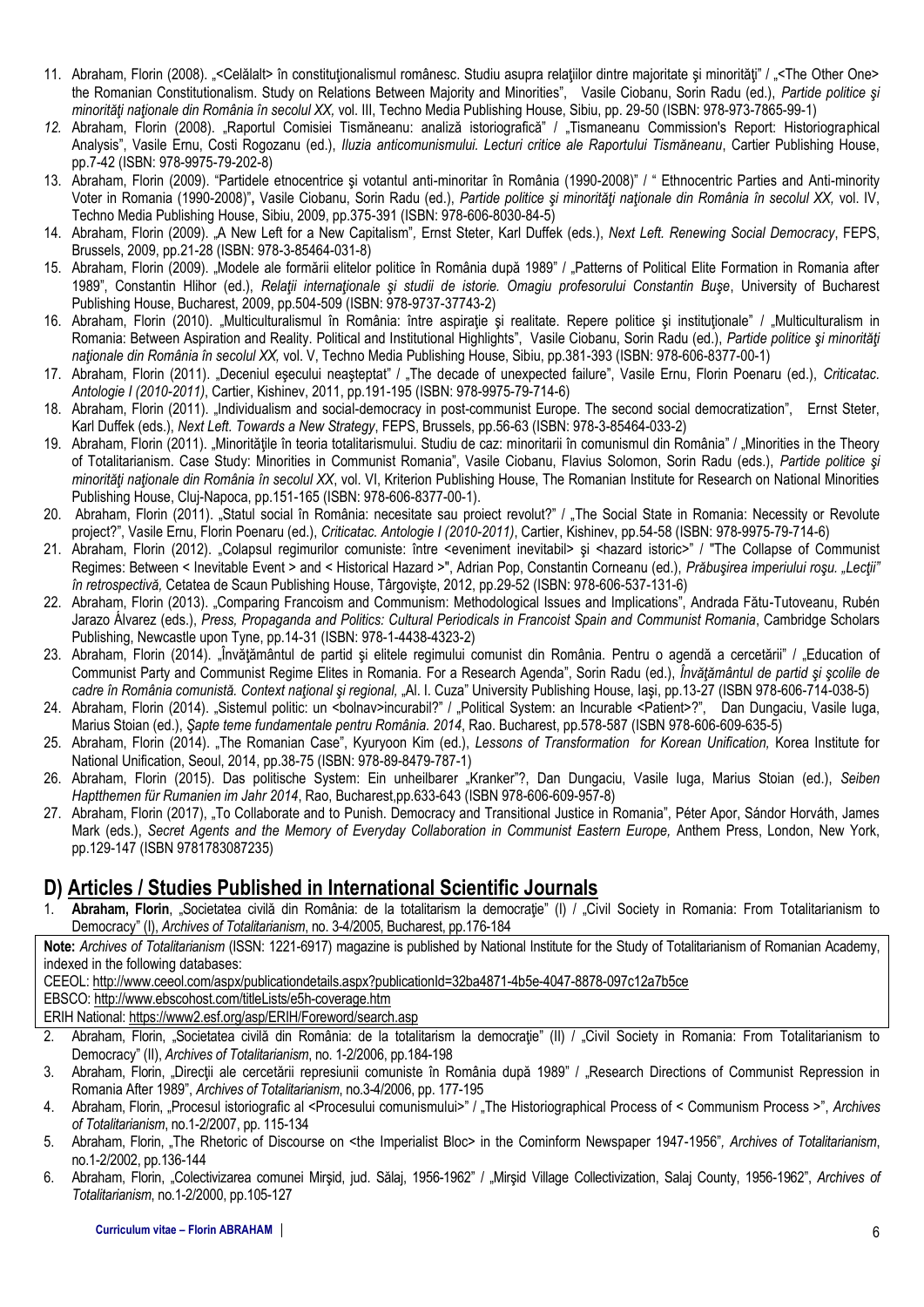- 7. Abraham, Florin, "Colectivizarea agriculturii în România: un proces de transformare societală" / "The Collectivization of Agriculture in Romania: a Process of Societal Transformation", *Archives of Totalitarianism*, no. 3-4/2009, pp.151-164
- 8. Abraham, Florin, "Atitudini politice ale puterii comuniste fată de problemele populației după moartea lui Stalin" / "Political Attitudes of the Communist Power Towards Population Issues After Stalin's Death"*, Archives of Totalitarianism*, no. 1-2/2001, pp.140-146
- 9. Abraham, Florin, "Europa Centrală la sfârşitul Războiului Rece" / "Central Europe at the End of the Cold War", *Archives of Totalitarianism*, 3-4/2003, pp.178-190
- 10. Abraham, Florin, "Rolul factorilor externi în schimbările din blocul comunist în anii `80" / "The Role of External Factors in Changes in the Communist Bloc in the 80s", *Archives of Totalitarianism*, no.3-4/2004, pp.98-109
- 11. Abraham, Florin, "Influența anticomunismului asupra istoriografiei române recente" / "The Influence of Anticommunism Over Recent Romanian Historiography", *Archives of Totalitarianism*, no. 3-4/2008, pp.123-144
- 12. Abraham, Florin, "Între moral și legal: problema responsabilității din perspectiva Legii lustrației în România" / "Between Moral and Legal: the Issue of Liability from the Perspective of Lustration Law in Romania", *Archives of Totalitarianism*, no. 3-4/2010, pp.126-140
- 13. Abraham, Florin, "The Influence of Anticommunism over Recent Romanian Historiography", *Archives of Totalitarianism*, no.3/4, 2011, pp. 228-248
- 14. Abraham, Florin, "Provocări epistemologice ale teoriei totalitarismului (I)" / "The Epistemological Challenges of Totalitarianism (I)", *Archives of Totalitarianism,* no.1-2, 2012, pp.168-183
- 15. Abraham, Florin, "Provocări epistemologice ale teoriei totalitarismului (II)", *Archives of Totalitarianism*, no.3-4, 2012, pp. 173-187
- 16. Abraham, Florin, "A colabora şi a pedepsi. Democraţie şi justitie de tranzitie în România" / "To Collaborate and to Punish. Democracy and Transitional Justice in Romania", *Archives of Totalitarianism*, no.3-4/2014, pp.142-164
- 17. Abraham, Florin, "Justiția în România comunistă: între control politic și autonomie (I)" / "Justice system in communist Romania: between political control and autonomy", *Archives of Totalitarianism*, no.3-4/2016, pp.181-201
- 18. Abraham, Florin, "Justiția în România comunistă: între control politic și autonomie (II)" / "Justice system in communist Romania: between political control and autonomy", *Archives of Totalitarianism*, no.3-4/2017, pp.172-196
- 19. Abraham, Florin, "Proiectul României Mari după 1989: nostalgii, realităţi, perspective", *Archives of Totalitarianism*, no.3-4/2018, pp.187-209.
- 20. Abraham, Florin, "Gheorghe Gheorghiu-Dej and Romania's Eastern Neighbourhood", *Eurolimes*, Vol. 11, Spring 2011, pp. 11-29, Oradea University Press (http://www.iser.rdsor.ro/Main\_page/Documents/Eurolimes/Eurolimes\_11/cover.pdf)

**Note:** *Eurolimes* (ISSN: 1841 – 9259)) magazine is published by Oradea University Press, indexed in the following international databases: EBSCO[: http://www.ebscohost.com/titleLists/a9h-journals.htm](http://www.ebscohost.com/titleLists/a9h-journals.htm)

ProQuest**:**<http://proquest.umi.com/pqdweb?RQT=317&PageNum=1&TS=1279534972&clientId=134590&SQ=Eurolimes>

CEEOL[: http://www.ceeol.com/aspx/publicationdetails.aspx?publicationID=bf079f2b-b0bc-4dd2](http://www.ceeol.com/aspx/publicationdetails.aspx?publicationID=bf079f2b-b0bc-4dd2) 81154bbd36d344b0

- Index Copernicus: <http://journals.indexcopernicus.com/karta.php?action=masterlist&id=4293>
- Gesis Socioguide <http://www.sowiport.de/en/>
- 21. Abraham, Florin, "Istoriografie și memorie socială în România după 1989" / "Historiography and Social Memory in Romania After 1989", *"George Bariţiu" History Institute Yearbook*, Series HISTORICA (ISSN: 1584-4390), tom LI, 2012, pp. 145-172.

**Note:** *"George Bariţiu" History Institute Yearbook* (ISSN: 1584-4390) magazine is published by "George Bariţiu" History Institute of Romanian Academy, indexed in the following international databases:

Index Copernicus[: http://journals.indexcopernicus.com/passport.php?id=5010](http://journals.indexcopernicus.com/passport.php?id=5010)

CEEOL[: http://www.ceeol.com/aspx/publicationdetails.aspx?publicationId=f9bf84a4-51e1-452f-9525-95b0ba2cbcf7](http://www.ceeol.com/aspx/publicationdetails.aspx?publicationId=f9bf84a4-51e1-452f-9525-95b0ba2cbcf7)

22. Abraham, Florin, "The Romanian Political System under the Influence of the European Union"*, [The Romanian Review of European Governance](http://www.cassoe.ro/?q=system/files/Vol-1_No.-1_June-2009.pdf)  [Studies](http://www.cassoe.ro/?q=system/files/Vol-1_No.-1_June-2009.pdf)*, Vol.1, No.2, December 2009, pp.28-41, http://www.rregs.cassoe.ro/node/167 (e-ISSN: 2066-4885)

Note: [The Romanian Review of European Governance Studies](http://www.cassoe.ro/?q=system/files/Vol-1_No.-1_June-2009.pdf) magazine is published by Altiero Spinelli Centre of "Babeş-Bolyai" University from Cluj-Napoca, indexed in the following international databases:

Index Copernicus: <http://journals.indexcopernicus.com/passport.php?id=5126>

Directory of Open Access Journals: [http://www.doaj.org/doaj?func=findJournals&hybrid=&query=Romanian+Review+of+](http://www.doaj.org/doaj?func=findJournals&hybrid=&query=Romanian+Review+of)European+Governance+Studies

23. Abraham, Florin, "Relaţiile dintre România şi Uniunea Europeană, ca factor de modernizare societală" / "Relations Between Romania and the European Union, as a Factor of Societal Modernization", *Contemporary History Studies and Articles,* no.2/2007, Bucharest, "Nicolae Iorga" Institute, pp.188-204.

Note: Contemporary History Studies and Articles (ISSN: 0515-1678) magazine is published by "Nicolae Iorga" History Institute of Romanian Academy, indexed in the following international databases:

Index Copernicus: http://journals.indexcopernicus.com/passport.php?id=7989

EBSCO:<http://www.ebscohost.com/titleLists/e5h-coverage.htm>

CEEOL:http://www.ceeol.com/aspx/issuedetails.aspx?issueid=74e1b309-3b9f-4fa7-b0ae-8f3ed3acde51&articleId=ba3a35db-085a-4312-8efa-36053963ce46

24. Abraham, Florin, "Rezistență, Gulag, Holocaust și construirea memoriei democratice după 1989" / "Resistance, Gulag, Holocaust and Building Democratic Memory After 1989", Echinox Notebooks, Vol. 13, The Center for Imagination Studies ("Babeş-Bolyai" University), Cluj-Napoca, 2007, pp.40-57

**Note:** *Echinox Notebooks* ((ISSN: 1582-960X) is published by The Center for Imagination Studies and Echinox Cultural Foundation from Cluj-Napoca, indexed in the following international databases:

EBSCO: <http://www.ebscohost.com/titleLists/hgh-coverage.pdf>

ERIH: [http://www.esf.org/index.php?eID=tx\\_nawsecuredl&u=0&file](http://www.esf.org/index.php?eID=tx_nawsecuredl&u=0&file)

CEEOL: <http://www.ceeol.com/aspx/publicationdetails.aspx?publicationId=01741293-1466-46b5-b5a1-a653da4f238a>

24**.** Abraham, Florin, "Histor(iograph)y and Memory in`Post-Truth Era`. Towards a European Public Sphere? Some theoretical considerations", *Journal of Media Research* Vol.11, Issue 1 (30), 2018, pp.82-101

Notă: Journal of Media Research (ISSN: 1844-8887), is published by The Department for Communication, Public Relations and Advertising from "Babeș-Bolyai" University, Cluj-Napoca, indexed in the following international databases: EBSCO, ProQuest, CEEOL[. http://www.mrjournal.ro/index.php?p=abt](http://www.mrjournal.ro/index.php?p=abt)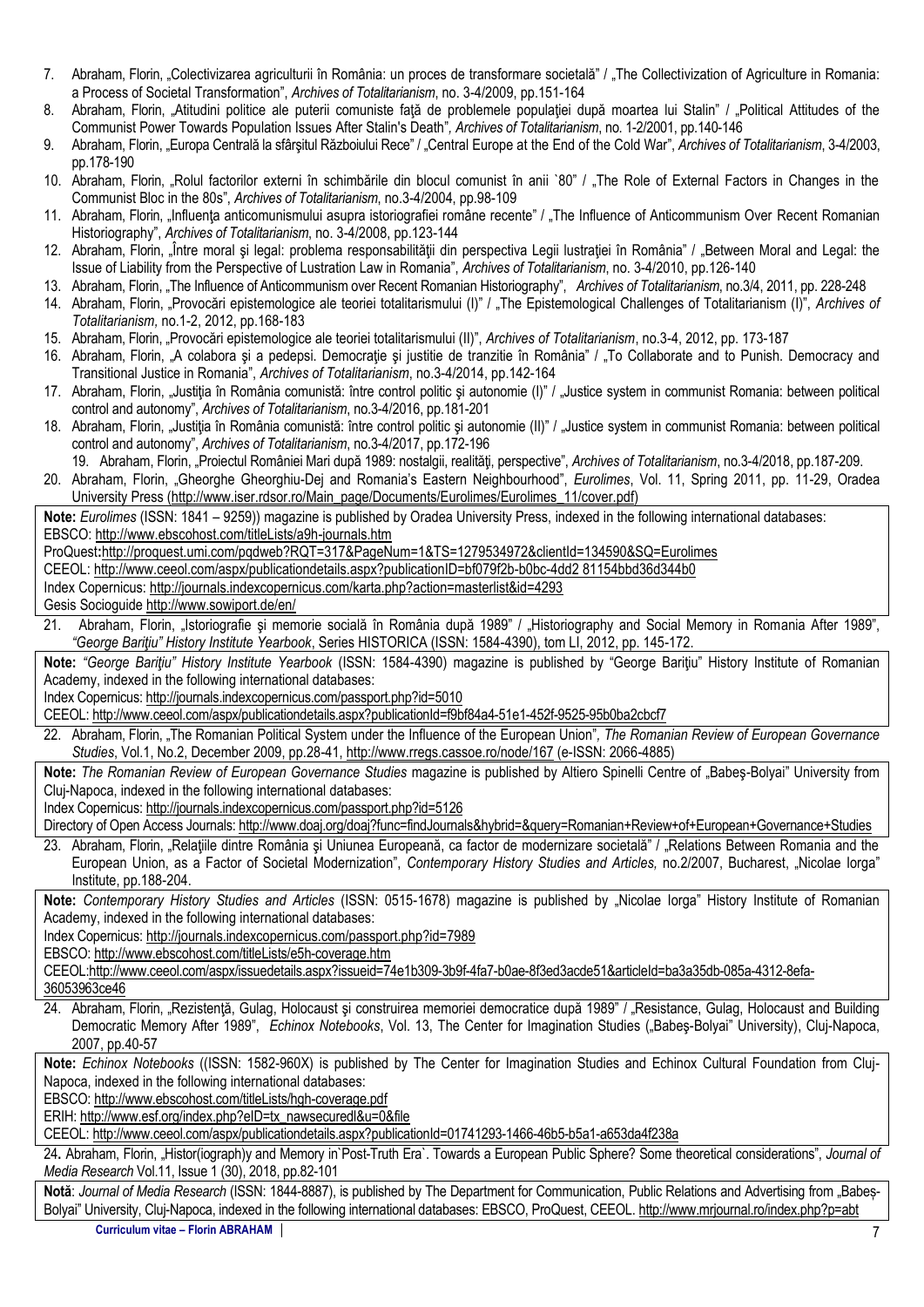# **E. Other publications**

- 1. Abraham, Florin, "O viziune comparată a Revoluţiei române" / "Romanian Revolution: a Compared Vision", *Academica*, (ISSN: 1220-5737), no. 11- 12; November - December 2009, Vol. XX, pp.27-30.
- 2. Abraham, Florin, "Discursul politic despre Europa Centrală. Studiu de caz: Ion Iliescu" / "Political Discourse about Central Europe. Case study: Ion Iliescu", *Analele Universităţii din Oradea. Seria Drept*, (ISSN: 1223 -21 14), Vol. VII, 1999, pp.308-319
- 3. Abraham, Florin, "Integrare şi organizare ecleziastică în România interbelică" / "Integration and Ecclesiastical Organization in Interwar Romania", *Satu Mare. Studii şi comunicări*, (ISSN: 0258-1358) XV-XVI, Satu Mare, 2000, pp.431-440
- 4. Abraham, Florin, "The Relations between the USA, the European Union and the OSCE: Contributions to International Security", *Promotion of OSCE Values, Principles and Commitments as a basis for Security and Co-operation in the OSCE Area: Concrete Steps Towards Armenia`s European Integration.* A Collection of Seminar Speeches, International Center of Human Development (ICHD), Yerevan, 2006, pp.18-28 [\(http://www.ichd.org/?laid=1&com=module&module=menu&id=8&page=4&dateDay=&dateMonth=&dateYear=](http://www.ichd.org/?laid=1&com=module&module=menu&id=8&page=4&dateDay=&dateMonth=&dateYear))
- 5. Abraham, Florin, "Alexandru Bârlădeanu (1911-1997)", *Archives of Totalitarianism*, no.3-4/2000, pp.222-224
- 6. Abraham, Florin, "Iosif Chişinevschi (1905-1963)", *Archives of Totalitarianism*, no. 1-2/2001, pp.233-234
- 7. Abraham, Florin, "Utopii periculoase" / "The dangerous Utopias", *Archives of Totalitarianism*, no. 3-4/1999, pp.269-270.
- 8. Abraham, Florin, "Semantica lozincilor Revolutiei române din decembrie 1989"/ "The Semantics of the slogans of the Romanian Revolution of December 1989", *Buletinul Cercurilor Ştiințifice Studențești Arheologie-Istorie*, Universitatea "1 Decembrie 1918" from Alba Iulia, no.4, 1998, pp. 187- 190

# **ANNEX 2: LIST OF CONFERENCES (AUTHOR)**

#### **A. International**

- **a.i) Abroad**
- 1. Abraham, Florin (1-9 February 2004). *The international system between unipolarity and multipolarism*, poster held during the visit made at the invitation of China Center for Contemporary World Studies, Beijing, Peoples Republic of China.
- 2. Abraham, Florin (3-4 December 2004). *Social-democratic perspective on frozen conflicts. Romanian perspective*, international conference "The frozen conflicts in former Soviet space in the new geopolitical context", organized by The Public Policy Institute from Republic of Moldova, Institute for Open Society (Budapest), Kishinev, Republic of Moldova .
- *3.* Abraham, Florin (9-13 March 2005). *Romania as a border state of the EU and NATO. The democratic control of the international political doctrine*, "Democratic control of security sector" seminar, organized by Council of Europe and Geneva Centre for the Democratic Control of Armed Forces (DCAF), Strasbourg, France.
- 4. Abraham, Florin (31 March-2 April 2005). *Modern relations between Romania and Ukraine, the political dimension*, international conference "The prospect of Romanian-Ukrainian relations", organized by Friedrich-Ebert Foundation and National Institute of International Relations, Kyiv, Kiev.
- 5. Abraham, Florin (20-21 June 2005). *Romania, Ukraine and Moldavia in the new European security system*, international conference "Ukraine and its neighbors: new prospects for Euro-Atlantic integration", organized by "Yuriy Fedkovych" Chernivtsi National University, NATO Information and Documentation Centre in Kiev, Chernivtsi, Ukraine.
- 6. Abraham, Florin (20-23 November 2005). *Relations between the US, EU and OSCE: contributions to the international security*, international conference "Promotion of OSCE Values, Principles and Commitments as a Basis for Security and Cooperation in the OSCE Area: Concrete Steps towards Armenia's European Integration", organized by International Center of Human Development (ICHD) and OSCE Office in Yerevan, Armenia.
- *7.* Abraham, Florin (1-2 June 2006). *The influence of the European Neighborhood Policy on EU enlargement*, international symposium "Europe and the Prospects of Enlargement to the East", organized by Fondazione Italianieuropei and Institute of Strategic and Development Studies (ISTAME)-"Andreas Papandreou", Athens, Greece.
- 8. Abraham, Florin (27-29 September 2007). *The Social-Democratization of the Romanian Left: Case Study: PSD*, international conference "Shaping and reshaping of social democracy in Central and Eastern Europe" organized by Free University of Brussels, CEVIPOL, Brussels, Belgium.
- 9. Abraham, Florin (7-8 November 2007). *Features of Radical Currents in Romania*, international conference "The enlargement process of the European Union < Post-accession syndrome >: extremism, populism and political culture new EU member states", organized by Institute for East and Southeast European Studies in Munich, The German Association for East European Studies (DGO), Berlin, Germany.
- 10. Abraham, Florin (6-7 December 2007). *The Arab-Israeli Conflict, an Insolvable Conflict?*, international conference "Middle East: current situation and outlook", organized by China Center for Contemporary World Studies and Rosa Luxemburg Foundation, Beijing, Peoples Republic of China .
- 11. Abraham, Florin (10-13 September 2009). *The influence of anti-communism over recent Romanian historiography*, international conference "20 years after the Fall of the Berlin Wall: Politics of Memory and Democratization in Europe", University of Latvia, Riga, Latvia.
- 12. Abraham, Florin (6-7 October 2009). *Models of Political Elites' Formation in Romania after 1989*, international symposium "20 years after: Central and Eastern European Communist Regimes as a Shared Legacy", organized by The Institute for the Study of Totalitarian Regimes, Prague, Czech Republic.
- 13. Abraham, Florin (16 March 2010). *Individualism and Social Democracy in Post-communist Europe. The Second Social Democratization*, international conference "Next Left - Responding to contemporary society", organized by Foundation for European Progressive Studies (FEPS), Karl Renner Institute, Brussels, Belgium.
- *14.* Abraham, Florin (8 June 2010). *Trivializing the positive. Essay on European crisis,* international conference "Next Left Our values in a changing world", organized by Foundation for European Progressive Studies (FEPS), Karl Renner Institute, Brussels, Belgium.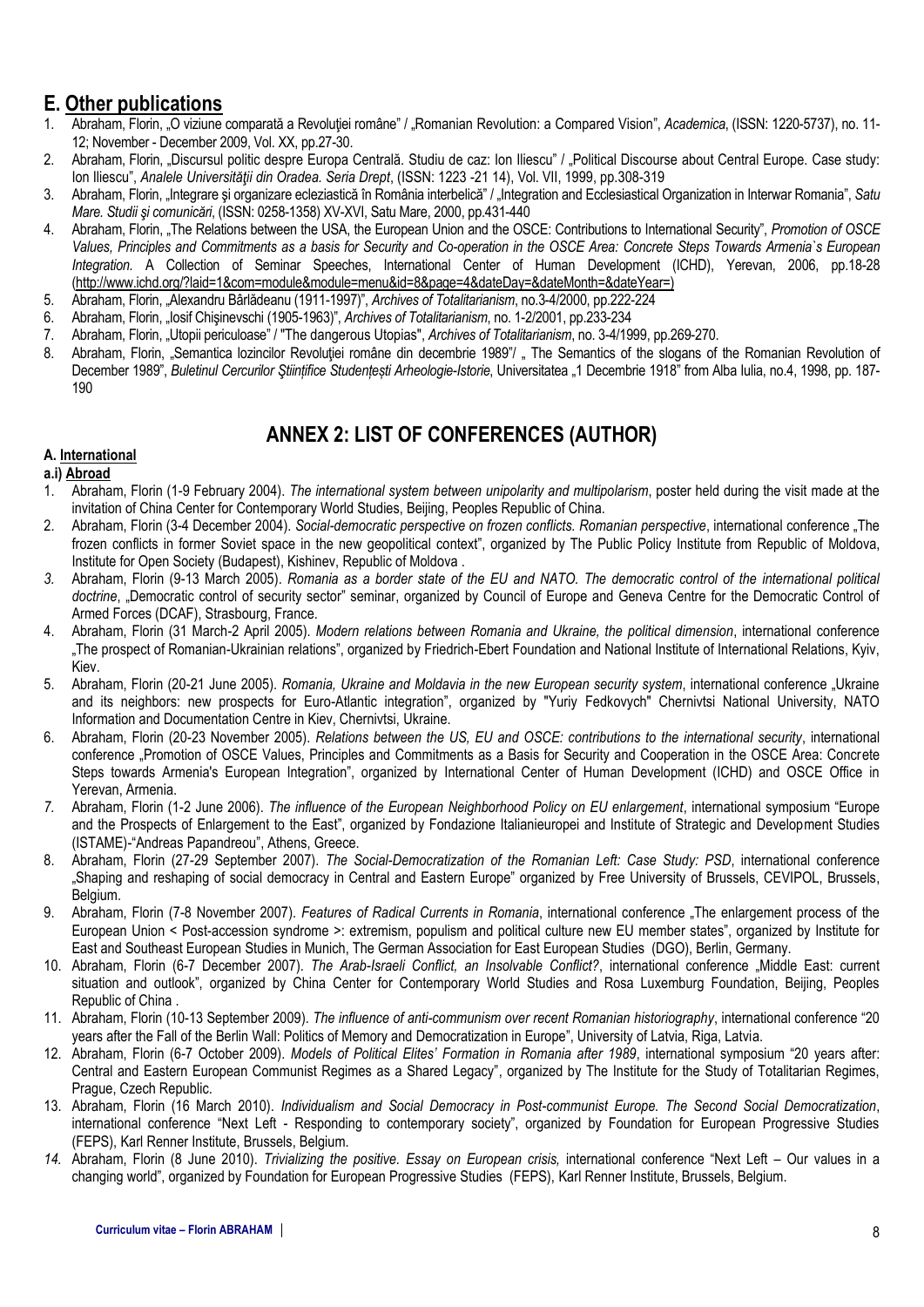- 15. Abraham, Florin (6-7 September 2011). *The Social State under the Pressure of Austerity Policies in Romania*, international conference "Our Social Europe. Progressive Economic Policies for Central and Eastern Europe: Lessons Learned and the Way Ahead", organized by Friedrich Ebert Foundation, Potsdam, Germany.
- 16. Abraham, Florin (10-19 February 2012). *The legacy of totalitarianism in Central and Eastern Europe,* at the Romanian-Chinese seminar organized within the documentation visit in China, organized by China Center for Contemporary World Studies (www.cccws.org.cn), Beijing, Peoples Republic of China.
- 17. Abraham, Florin (5 November 2012). *The Securitate Archives as Sources for Social History*, international conference "HOPE in Europeana: Raising Awareness on New Content"*,* organized by Open Society Archives, Budapest, Hungary.
- 18. Abraham, Florin (23-26 October 2013). *To Collaborate and to Punish. Democracy and transitional justice in Romania*, international conference "Memory of Everyday Collaboration with the Communist Regimes in Eastern Europe", organized by Hungarian Academy of Sciences, Budapest, Hungary.
- 19. Abraham, Florin (9-10 October 2014). *Romania's policy of minorities in the context of the new geopolitical challenges*, International Workshop "National Policies Regarding a State's <Own> National Minorities in Other Countries: A Comparative Perspective", organized by European Network Remembrance and Solidarity, Bamberg University, Germany.
- 20. Abraham, Florin (28–30 April 2015). *Archives of Secret Communist Police: Sources of Alternative History?,* international conference "From the poison cabinets of communism. Methodological questions on working with surveillance files in South-eastern and Central Europe", organized by Humboldt University of Berlin, Institute for German Culture and History in South East Europe (IKGS), Berlin, Germany.
- 21. Abraham, Florin (19–20 May 2016). *To be or not to be? The question of the collaborators of secret police from the perspective of Securitate archives*)*,* international conference "Difficult Issues in History and Archives", organized by National Archives of Poland, Institute of National Memory, Warsaw, Poland.
- 22. Abraham, Florin (9-11 September 2016). Victims and perpetrators in Romanian culture of remembrance, international seminar "Körber History Forum", organized by Körber-Stiftung, Berlin, Germany.
- 23. Abraham, Florin (6-8 December 2017). *Histor<iograph>y and Memory in`Post-Truth Era`. Towards a European Public Sphere? Some theoretical considerations*, international conference "Image, History and Memory", organized by European Network Memory and Solidarity, Institute of Arts History, Adam Mickiewicz University in Poznań, Warsaw, Poland.
- 24. Abraham, Florin (31 January-2 February 2018). *Did the Great War end? Memory and memorialization of the First World War in Romania*, international conference "Central and Eastern Europe after the First World War", organized by Federal Institute for Culture and History of the Germans in Eastern Europe (Oldenburg), University of Leipzig – Centre for Area Studies, Berlin, Germany.
- 25. Abraham, Florin (4-5 April 2019). *Banalization of Freedom and Prosperity in East-Central Europe. Case study: Romania*, international conference "On the downfall of communism. 1989 in Central and Eastern Europe", organized by European Network Memory and Solidarity, POLIN, National Library, Warsaw, Poland.
- 26. Abraham, Florin (17-18 September 2019). *Historiography and remembrance policies in Romania. The role of anti-communist ideology: 1989- 2019*, international conference "Memory of Communism: Its Forms, Manifestations and Meanings.", organized by Institute of Contemporary History, Prague, Czech Republic.
- 27. Abraham, Florin (12-13 Bovember 2019). *Romanian Revolution of December 1989: from the historical event to the topic of political mythology*, international conference "Annus mirabilis 1989 and Slovakia: from a totalitarian regime to democracy", organized by The National Memory Institute, Bratislava, Slovakia

#### **a.ii) In Romania**

- 1. Abraham, Florin (19-22 October 2000). *Opposition stance during the election cycles 1990-1996,* international conference "Democracy in Central and Southeast - aspiration and reality (nineteenth and twentieth century)", organized by Konrad Adenauer Foundation, University of Oradea, Institute for International Studies in Cluj-Napoca, Satu Mare County Museum, Satu Mare.
- 2. Abraham, Florin (21 November 2000). *Romania between <pillar of regional stability> and < Central Europe State >*, international conference "Balkans in the third millennium threshold", organized by University of Craiova, Institute of Balkan Studies, Craiova.
- 3. Abraham, Florin (1-3 November 2002). *The relationship between the political system and the media in transition countries*, international conference "Danube-Black Sea Trans-European corridors and security integration", organized by Ministry of European Integration, The Black Sea Economic Cooperation Organization, Constanţa.
- 4. Abraham, Florin (6-7 October 2003). *Central Europe and the Cold War*, international symposium "Aspects of totalitarianism in Romania", organized by National Institute for the Study of Totalitarianism, Bucharest.
- 5. Abraham, Florin (12-15 October 2003). *The role of external factors in changes in the communist bloc in the 80*, international symposium "Black Decade of the Golden Age. 1979-1989", organized by Friedrich-Ebert Foundation, Tibiscus University, Timişoara.
- 6. Abraham, Florin (20-21 May 2004). *The party system in Central and Eastern Europe after 1990*, international symposium "Internal party democracy", organized by Jean Jaures foundation, "Ovidiu Şincai" Institute, Bucharest.
- 7. Abraham, Florin (11-13 November 2005). *Romanian-Ukrainian relations: between discourse conflict and regional cooperation*, international conference "Building a Partnership for the Future: Romania and Ukraine", organized by Friedrich-Ebert Foundation and EURISC Foundation, Bucharest.
- 8. Abraham, Florin (24-26 March 2006). Anticommunist struggle and collective memory after 1989 in Romania, international symposium "Anticommunist resistance - between scientific research and museum capitalization", "Negru Vodă" Cultural Foundation in Făgăraș, University of Art in Bucharest, Făgăraş-Sâmbăta de Sus.
- 9. Abraham, Florin (6-7 October 2006). *Theses on the achievement of democratic memory*, international conference "Katyn massacres and their role in building democratic memory", organized by National Institute for the Study of Totalitarianism, Bucharest.
- 10. Abraham, Florin (25-27 May 2007). *Resistance, Gulag, the Holocaust and building democratic memory after 1989*, international symposium "Gulag şi Holocaust în conştiinţa românească", organized by The Center for Imagination Studies, Cluj-Napoca, Faculty of Philology of the "Babes-Bolyai" University, Cluj-Napoca.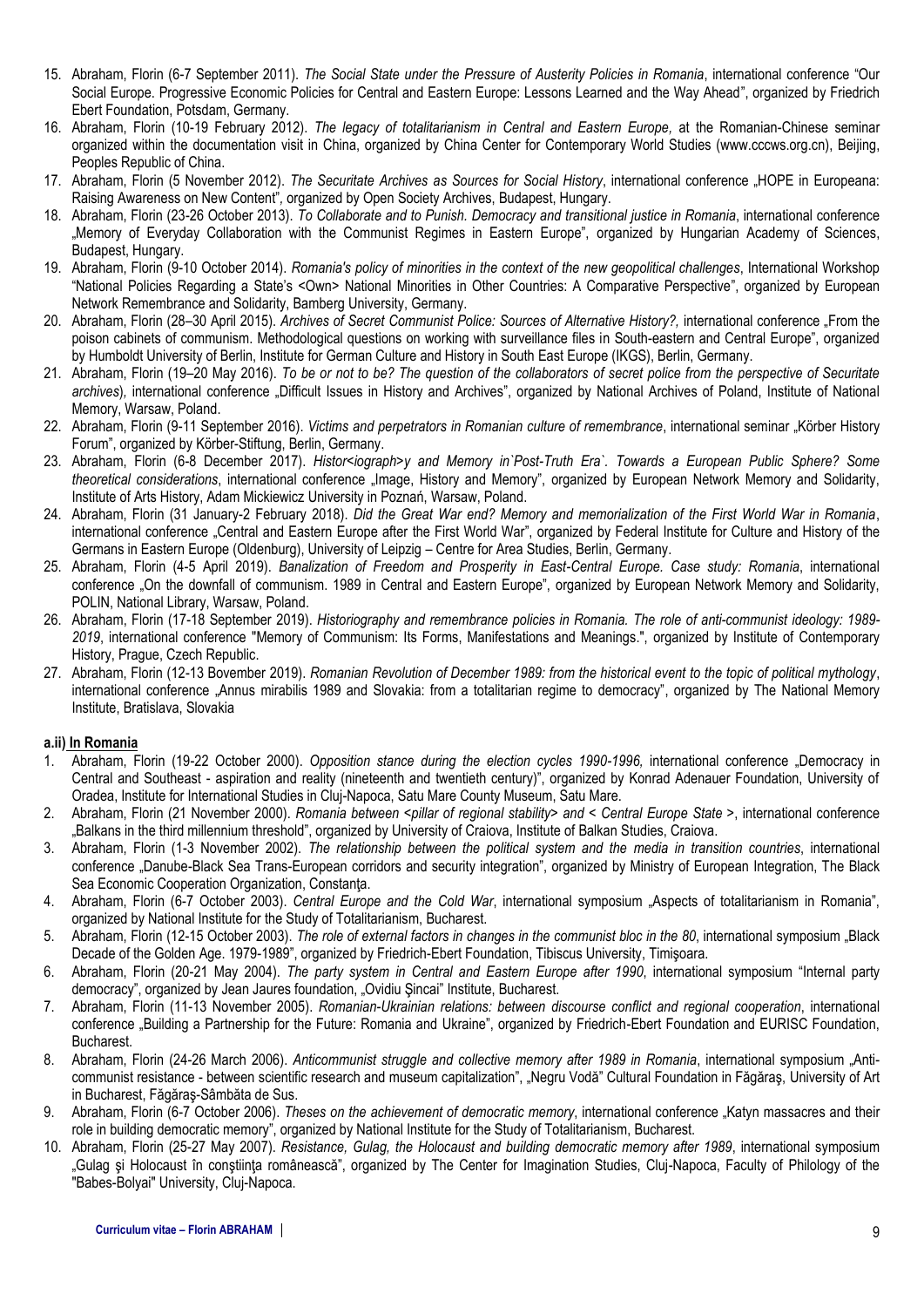- 11. Abraham, Florin (25-28 June 2007). *Romanian Society and the oblivion after 1989*, "Fifth International Congress on Romanian studies", organized by Ovidius University, The Association for Romanian Studies, Constanta.
- 12. Abraham, Florin (22-23 February 2008). *Policy Review of Romania on the Black Sea (2004-2007)*, international conference "European Romania" organized by West University, Timişoara.
- 13. Abraham, Florin (3-5 July 2008). *For a history of private life in communist regimes: theoretical and methodological parts*, international symposium "The state and private life in Communist regimes", organized by The Institute for the Investigation of Communist Crimes in Romania, University of Art Bucureşti, Făgăraş - Sâmbăta de Sus.
- 14. Abraham, Florin (13-14 October 2008). *The influence of <Prague Spring> on international relations. Conceptual and ethical dimension*, international conference "Cehoslovacia 1968", organized by National Institute for the Study of Totalitarianism, Centrul Ceh, Nicolae Titulescu European Foundation, Bucharest.
- 15. Abraham, Florin (6-9 November 2008). *Russia - subject of Romanian campaigns after 1990 election*, international conference, "Romania and Russia in the European system after 1989", organized by "Babes-Bolyai" University, Cluj-Napoca.
- 16. Abraham, Florin (14-15 November 2008). *<The Other> in the Romanian constitutionalism. Study on the relations between majority and*  minority, international conference "Political parties and national minorities in Romania in the twentieth century", organized by "Lucian Blaga" University, Sibiu.
- 17. Abraham, Florin (25-28 June 2009). *The fall of communism in Europe: historiographical interpretations*, international symposium "The end of communist regimes. Causes, progress and consequences", organized by The Institute for the Investigation of Communist Crimes in Romania , Memorial of the Resistance Against Communism in Făgăraş - Sâmbăta de Sus.
- 18. Abraham, Florin (12-14 November 2009). *The ethnocentric parties and anti-minority voter in Romania (1990-2008)*, international conference "Political parties and national minorities in Romania in the twentieth century", organized by Universitatea "Lucian Blaga" din Sibiu, Sibiu.
- 19. Abraham, Florin (11-13 November 2010). *Multiculturalism in Romania: between aspiration and reality. Political and institutional Highlights*, international conference "Political parties and national minorities in Romania in the twentieth century", edition IV, organized by "Lucian Blaga" University, Sibiu.
- 20. Abraham, Florin (31 March-2 April 2011). *Gh. Gheorghiu-Dej and the eastern neighborhood of Romania*, international conference "Leaders of the Borders, Borders of the Leaders", organized by University of Oradea, University of Debrecen, Oradea.
- 21. Abraham, Florin (15 April 2011). *The federal issue in Romania after 1989*, international conference "The evolution of the idea of unity in European history", organized by "Dimitrie Cantemir" Christian University, Bucharest.
- 22. Abraham, Florin (10-13 November 2011). *Minorities in the theory of totalitarianism. Case Study: communism minority in Romania*, international symposium . Political parties and national minorities in Romania in the twentieth century" edition V, organized by "Lucian Blaga" University in Sibiu, Institute of Social Science and Humanities Sibiu, "A.D. Xenopol" Institute of History in Iaşi, Sibiu,
- 23. Abraham, Florin (21-22 September 2012). *The documents of totalitarian state: methodological risks*, international conference "Archives, history and politics in Romania between nineteenth and twenty first century", organized by National Archives, Bucharest.
- 24. Abraham, Florin (26-27 October 2012). *The role of education in shaping political elites communist regime: methodological elements*, international symposium "Political party educational system and teachers' schools in communist Romania (1948-1989)", organized by "Lucian Blaga" University, Sibiu.
- 25. Abraham, Florin (26-27 September 2013). *Recent historiography of communism: stakes, challenges, dilemmas*, international conference "Totalitarian phenomenon: between historical realities and historiographical approaches", organized by National Institute for the Study of Totalitarianism, Bucharest.
- 26. Abraham, Florin (17-19 June 2015). *Transitional justice policies in Romania: expectations, results, perspectives*, international conference "Linking Past, Present and Future: The 25th Anniversary of Regime Change in Romania and Moldova (1989/1991)", organized by Society for Romanian Studies, SNSPA, Faculty of Political Science (University of Bucharest), Bucharest.
- 27. Abraham, Florin (4-6 October 2017). *The Romanian official narratives about the "reforming European Union" (2015-2017)*, international conference "Qualitative research in communication", Third Edition, organized by SNSPA, University of Colorado Boulder, Bucharest.
- 28. Abraham, Florin (13-14 December 2017). *Relaţiile româno-ruse în contextul apartenenţei României la Uniunea Europeană/ Romanian-Russian*  relations in the context of Romania's membership of the European Union, international conference "Relatiile româno-ruse/sovietice: trecut, prezent și perspective. C.S.R.S.: Un deceniu de activitate (2007-2017)", Romanian-Russian / Soviet relations: past, present and perspectives. C.S.R.S.: A Decade of Activity (2007-2017)", organized by National Institute for the Study of Totalitarianism, Center for Russian and Soviet Studies "Florin Constantiniu", Bucharest.
- 29. Abraham, Florin (26-30 June 2018). *Three decades of transitional justice in post-communist Europe*, international conference "#Romania100: Looking Forward through the Past", organized by Society for Romanian, Academy of Economic Studies, Bucharest.
- 30. Abraham Florin (20 September 2018*). ,,Primăvara de la Praga" - subiect al memoriei istorice internaţionale ("The Prague Spring" - subject of international historical memory*), international conference "50 de ani de la Primăvara de la Praga"/ "50th Anniversary of the Prague Spring", organized by National Institute for the Study of Totalitarianism, Embassy of the Czech Republic, Embassy of the Slovak Republic, Bucharest.
- 31. Abraham, Florin (26-27 September 2019). *The Language of Totalitarian Regimes: Problems in Analyzing Historical Sources. Case study*: Securitatea, international conference "Qualitative research in communication", Fourth Edition, organized by SNSPA, University of Colorado Boulder, Bucharest.
- 32. Abraham, Florin (19-20 November 2019). *The labyrinth of transition in Romania*, international conference "1989 Annus Mirabilis. Three decades after: desires, achievements, future", organized by European Network Memory and Solidarity, SNSPA, National Institute for the Study of Totalitarianism, Bucharest,

#### **B. National**

1. Abraham, Florin (26 March 2003). *European social democracy during the Iraqi crisis: between national interest and identity of values***,** national symposium "Social democracy nowadays", organized by Institute of Political Science and International Relations of Romanian Academy, Bucharest.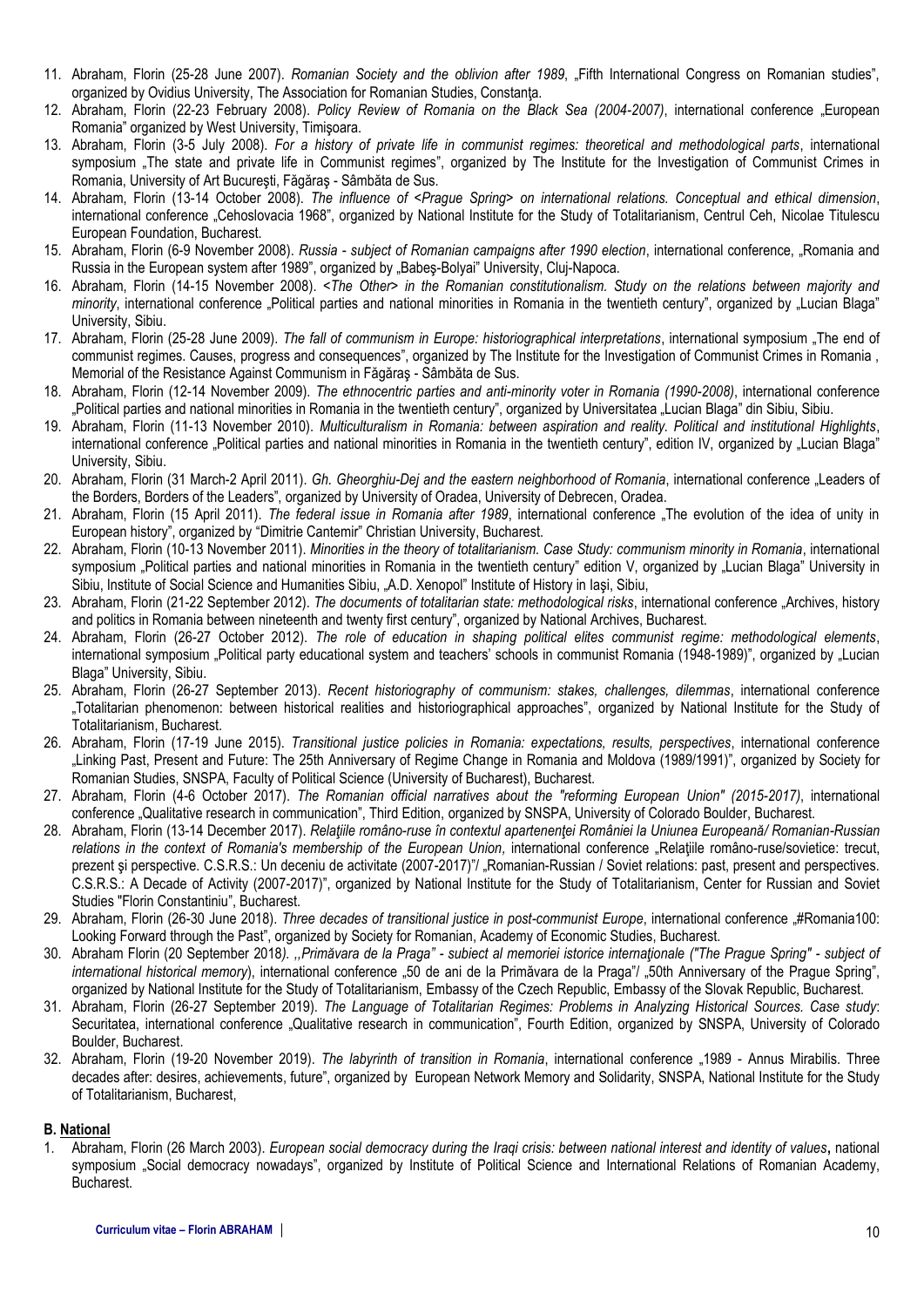- 2. Abraham, Florin (16 October 2003). *Perceptions and assessments of the parliamentary institution in Romania: 1990-2003*, national symposium "Romania at the beginning of the twenty first century", organized by "Ovidiu Şincai" Institute, Bucharest.
- 3. Abraham, Florin (21-22 November 2003). *The relationship between the political system and the media in Romania after 1989*, national symposium "Highlights of the millennium development", organized by "Dimitrie Cantemir" University, Târgu Mureș.
- 4. Abraham, Florin (25 November 2005). *Civil society in Romania: from totalitarianism to democracy*, national symposium "New research directions in the history of totalitarianism", National Institute for the Study of Totalitarianism, Bucharest.
- 5. Abraham, Florin (14-15 March 2006). *Ethnic minority parties in Romania: the case of UDMR (1989-2004)*, national symposium "Political parties and ethnic minorities in Romania in the twentieth century", organized by Department of Modern and Contemporary History of the Faculty of History and Heritage "Nicolae Lupu" University "Lucian Blaga" in Sibiu, Sibiu.
- 6. Abraham, Florin (20 June 2006). Research directions of communist repression in Romania after 1989, national symposium "The forgotten and / or simulated past: historiographical reassessment for a trial of communism", organized by National Institute for the Study of Totalitarianism, Bucharest,
- 7. Abraham, Florin (26 April 2007). *The historiographical process of < Communism Process >*, national conference "The communist regime: between the past and the realities of contemporary debate. Methodological and historiographical highlights", organized by NIST, Bucharest.
- 8. Abraham, Florin (25 October 2007). *Challenges for the immediate history*, national conference "Truth and objectivity in contemporary history. Methodological Issues and Case Studies", organized by NIST, Bucharest.
- 9. Abraham, Florin (12-13 June 2008). *The influence of anticommunism on Romanian historiography*, national conference "The communist system, between reality and historiographical discourse. 15 years of NIST" organized by National Institute for the Study of Totalitarianism, Bucharest.
- 10. Abraham, Florin (12 June 2009). *The collectivization of agriculture in Romania, as a process of societal transformation*, national conference "The collectivization of agriculture in Romania (1949-1962): causes, development, consequences" organized by NIST, Bucharest.
- 11. Abraham, Florin (12-13 October 2009). Parting totalitarian past: in search of democratic memory, conference "The radiography of a miracle: the fall of communism in Europe", organized by National Institute for the Study of Totalitarianism, Bucharest.
- 12. Abraham, Florin (15 December 2009). *A compared vision to Romanian Revolution*, session "20 years since the Romanian Revolution of December 1989", Romanian Academy, Bucharest**.**
- 13. Abraham, Florin (28 May 2010). *Between moral and legal: the issue of liability in terms of lustration law in Romania*, national symposium "Romanian Historical Research: between methodological innovation and information accumulation", National Institute for the Study of Totalitarianism, Bucharest.
- 14. Abraham, Florin (2 March 2011). *Mikhail Gorbachev and the Cold War: <actor> or <director>? Methodological benchmarks***,** symposium **"**Mikhail Gorbachev's role in the end of a *<*short century>" organized by National Institute for the Study of Totalitarianism, Bucharest, Bucharest.
- 15. Abraham, Florin (10-11 May 2011). *Historians, the communist regime and social memory after 1989*, conference "Romanian Communist Party (PCR) after 90 years: The experience of communism in Romania", The Institute for the Investigation of Communist Crimes in Romania, Faculty of Political Science, University of Bucharest, Bucharest.
- 16. Abraham, Florin (23-24 September 2011). *Trends of the party system in Romania after EU accession*, conference "Sociology and Social services against crisis challenges", Quality of Life Research Institute, Faculty of Sociology, University of Bucharest, Bucharest.
- 17. Abraham, Florin (21 November 2011). *The collapse of communist regimes: between < unavoidable event > and < historic hazard >*, conference "20 years after the collapse of the Soviet empire - <lessons> in retrospect", SNSPA, NIST, Romanian Revolution Institute, Bucharest.
- 18. Abraham, Florin (24-25 November 2011). *Totalitarian role in the failure of Sovietology theory*, conference "<Orthodoxy> and revisionism: the history of East European communism", organized by NIST, Bucharest.
- 19. Abraham, Florin (24-25 May 2012). *Classless Communist society: between ideology and reality. A methodological approach*, conference "Elites and marginalized people in Romania (1945-1989)", organized by National Institute for the Study of Totalitarianism, Bucharest.
- 20. Abraham, Florin (22-23 November 2012). *Antipolitics in communist Romania: content and manifestations*, conference "Politics and antipolitics under the communist regime", organized by National Institute for the Study of Totalitarianism, Bucharest.
- 21. Abraham, Florin (14-15 March 2013). *About historian responsibility. Case study: the exhibition* <*totalitarianism in Europe, 2012-2013*>, conference "The Third National Conference <The Romanian Communism >", organized by CNSAS, "Nicolae Iorga" Institute, Bucharest.
- 22. Abraham, Florin (27-28 March 2014). *After a generation. Challenges and memory policy dilemmas in Romania*, national symposium "Fourth National Conference The <Romanian> Communism", organized by CNSAS, Institutul Nicolae Iorga, Bucharest.
- 23. 12 June 2014). *War: between "exceptionalism" and "normality" in twentieth century Europe*, national conference *"*The Great War "- issue of totalitarianism in the twentieth century?*,* organized by National Institute for the Study of Totalitarianism*,* Bucharest.
- 24. Abraham, Florin (20-21 November 2014). *Memory of major historical events. Controversial topics in interpretation of the Romanian Revolution*  of December 1989, national conference "1989: 25 years of freedom <Lessons> the past, fears for the future", organized by National Institute for the Study of Totalitarianism*,* Bucharest.
- 25. Abraham, Florin (25 June 2015). Political succession in communist regimes. Case study: Romania, national conference "1965. From Gheorghiu-Dej to Ceauşescu. 50 years from the Communist rule change", organized by National Institute for the Study of Totalitarianism*,*  Bucharest.
- 26. Abraham, Florin (10 December 2015). *Human rights political instrument in the Cold War*, national conference "Human rights in communist regimes: between propaganda and historical truth", organized by National Institute for the Study of Totalitarianism*,* Bucharest.
- 27. Abraham, Florin (18 December 2015). *Cultural institutions in Romania - from the (over) ideologization to marginalization,* national symposium "60 years from the establishment of the National Library (1955-2015). Cultural institutions in Romania: <Horizons and stages> recent history, organized by Romanian National Library, Bucharest.
- 28. Abraham, Florin (24-25 March 2016). *The legacy of the four dictatorships - between alternative memories and counter memories*, national conference Romanian Communism, between memory and oblivion. National Conference <Romanian Communism> ", 6th edition, organized by CNSAS, Nicolae Iorga Institute, Bucharest.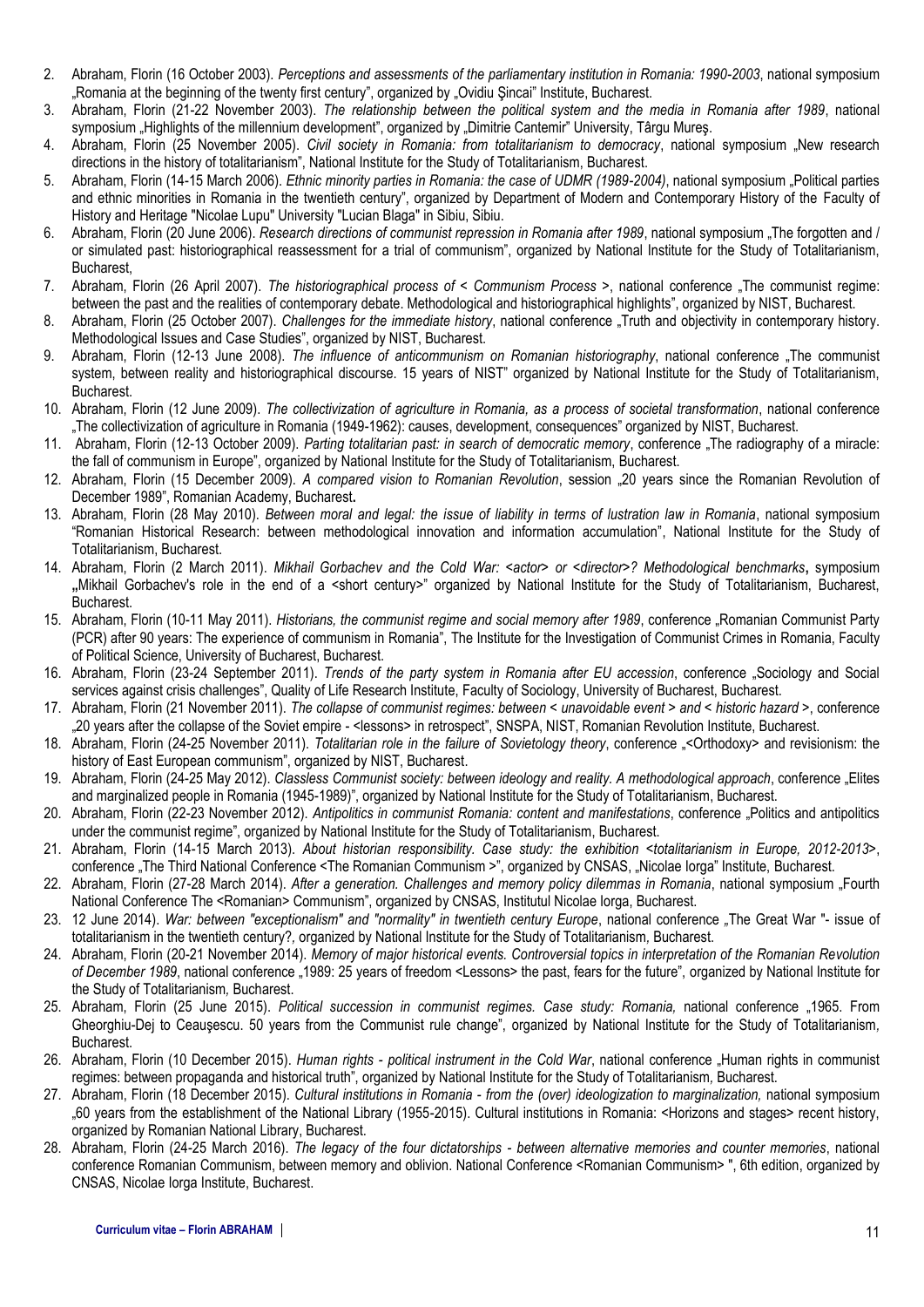- 29. Abraham, Florin (16 June 2016). *Nagy Imre at Snagov: under the "Comrade Surveillance"*, national conference "<Despair and Hope> in the Soviet bloc: 1956", organized by National Institute for the Study of Totalitarianism, Bucharest.
- 30. Abraham, Florin (24 November 2016). *The Olympic Games in the context of the Cold War. Case study: The Melbourne Summer Olympics (1956)*, the national conference "Geopolitics, Revolutions and Counter-Revolutions: 1956", organized by National Institute for the Study of Totalitarianism, Bucharest.
- 31. Abraham, Florin (30-31 March 2017). *The Romanian dissident from the perspective of the Central Intelligence Agency (CIA) documents*, national conference "<Those without power> and the criticism of the communist regimes. 40th Anniversary of Charter 77 and Goma Movement", organized by CNSAS, Nicolae Iorga Institute, Bucharest.
- 32. Abraham, Florin (8 June 2017). *The role of the dissidents in the political changes in Eastern Europe during the communist period and in the post-communist transition*, national conference "The Romanian Discipline in the National and International Context. Four decades after the appearance of Charter 77", organized by National Institute for the Study of Totalitarianism, Bucharest.
- 33. Abraham, Florin (9 November 2017). *Between Lenin and Wilson: the principle of self-determination of peoples*, national conference "Romania and the Russian Revolution. Ideology, historical reality and geopolitical implications", organized by National Institute for the Study of Totalitarianism, Bucharest.
- 34. Abraham, Florin (5 July 2018). *Democracy* versus *authoritarianism in Central Eastern Europe: analysis from the perspective of longue durée*, national conference "Totalitarian autocracies: concepts, historical facts, personalities", organized by National Institute for the Study of Totalitarianism, Bucharest.

# **ANNEX 3: LIST OF POLITICAL ANALYSIS REPORTS OF "OVIDIU ŞINCAI" INSTITUTE CO-AUTHOR / EDITOR**

- *1. "Raport asupra alegerilor locale din România. Se doreşte o schimbare? Ce schimbare se doreşte? Ce urmează?" / "Report on local elections in Romania. Is it time for a change? What is the desired change? What's next?"*, 2 July 2004;
- 2. *"Alegerile primare în partide – componentă a reformei clasei politice. Un proiect pentru România" / "Political parties primary elections component of the reform of the political class. A project for Romania"*, 22 July 2004;
- 3. *"Vadimizarea analizei politice, reacţie la Raportul SAR <Iliescu se întoarce şi, dacă PSD câştigă, poate forma din nou alianţa roşu-brună cu PRM>" / "Corneliu VadimTudor's influence over political analysis, in response to SAR report <Iliescu returns and, if PSD wins, can form again a red-brown alliance with PRM>",* 19 November 2004;
- 4. *"Victoria democraţiei sau a neo-cezarismului? Raport asupra alegerilor parlamentare şi prezidenţiale din România" / "The victory of democracy or neo-Caesarism? Report on the parliamentary and presidential elections in Romania"*, 12 January 2005;
- 5. *"Vulnerabilităţi ale politicii internaţionale a României sub administraţia Băsescu-Tăriceanu"* / "Vulnerabilities of Romania's international politics under Tariceanu and Basescu administration", 17 February 2005
- 6. *"Analiza congresului PSD: semnificaţii şi consecinţe" / "PSD congress Analysis: meanings and consequences"*, 18 May 2005;
- 7. *"Traian Băsescu, şase luni de mandat prezidenţial: rezultate şi perspective" / "Traian Basescu, a review of six months' presidential mandate: results and prospects"*, 6 July 2005;
- 8. "Transnistria Evoluția unui conflict înghețat și perspective de soluționare" / "Transnistria Evolution and Perspectives of a frozen conflict *settlement"*, 7 September 2005;
- 9. *"Analiză privind manipulările în campaniile electorale" / "Analysis regarding manipulation in election campaigns"*, Bucharest, 8 December 2005;
- 10. *"Traian Băsescu, un an de mandat prezidenţial: guvernarea prin şi pentru crize" / "Traian Băsescu, one year presidential mandate: government by and for crisis"*, 20 December 2005;
- 11. *"Prognoze pentru 2006" / "Forecasts for 2006"*, 12 January 2006;
- 12. *"Analiza Strategiei de Securitate Naţională a României" / "The analysis of Romania's National Security Strategy"*, 9 March 2006;
- 13. *"Anul politic 2007" / "The political year of 2007"*, 29 January 2007;
- 14. *"Referendumul din 19 mai, radiografia unei confruntări politice" / "May 19 referendum, radiography of a political confrontation"*, 1 June 2007;
- 15. *"Alegerile europene, referendumul consultativ – semnificaţii, consecinţe, recomandări" / "European elections consultative referendum meaning, consequences recommendations"*, 30 November 2007;
- 16. *"Zece întrebări esenţiale pentru stânga românească" / "Ten key questions for the Romanian Left"*, 18 January 2008;
- 17. *"Efectele Doctrinei Băsescu: izolarea internaţională a României" / "Basescu Doctrine Effects: Romania's international isolation"*, 7 March 2008;
- 18. *"Summit-ul NATO de la Bucureşti - sfârşitul unipolarismului?" / "NATO summit in Bucharest – The end of unipolarism?"*, 10 April 2008;
- 19. *"Alegerile locale din iunie 2008: aşteptări, rezultate, tendinţe" / "Local elections in June 2008: expectations, results, trends"*, June 2008;
- *20. "Evaluare tehnică asupra* <Raportului Comisiei Europene către Parlamentul European şi Consiliu privind progresele realizate de România in cadrul Mecanismului de verificare si cooperare>"/ "*Technical Assessment on the <European Commission Report to the European Parliament and the Council on Progress in Romania under the Cooperation and Verification Mechanism>"*, August 2008;
- 21. *"Impactul crizei georgiene asupra ordinii globale – în căutarea soluţiilor după unipolarismul eşuat" / "Georgian crisis impact on global order - in search of* solutions after unipolarity failure", September 2008;
- 22. *"Victoria neo-cezarismului. Patria în pericol! Raport asupra alegerilor parlamentare din 30 noiembrie 2008" / "The victory of neo-Caesarism. Motherland is in danger! Report of 30 November 2008 parliamentary elections"*, 1 February 2009;
- 23. *"Influenţa României în Uniunea Europeană: rezultate şi perspective" / "The influence of of Romania in the European Union: results and prospects"*, 4 May 2009;
- 24. *"Alegerile europene de la 7 iunie – amurgul democraţiei?" / "European elections on 7 June - the twilight of democracy?",* 22 June 2009;